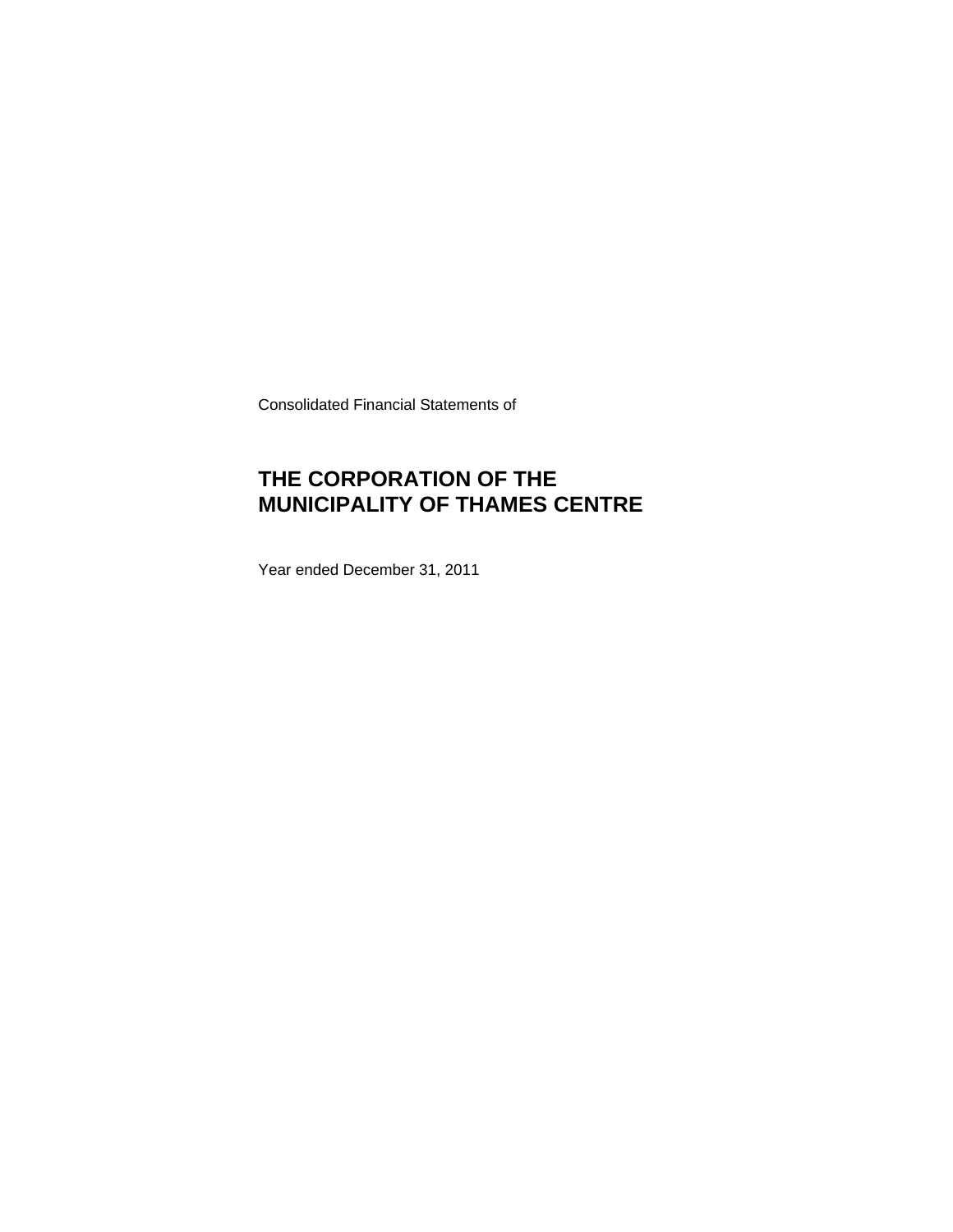

**KPMG LLP Chartered Accountants** 140 Fullarton Street Suite 1400 PO Box 2305 London ON N6A 5P2 Canada

Telephone (519) 672-4880  $Fax$ (519) 672-5684 Internet www.kpmg.ca

### **INDEPENDENT AUDITORS' REPORT**

To the Members of Council, Inhabitants and Ratepayers of The Corporation of the Municipality of Thames Centre

We have audited the accompanying consolidated financial statements of The Corporation of the Municipality of Thames Centre, which comprise the consolidated financial position as at December 31, 2011, the consolidated statements of operations and accumulated surplus, change in net financial assets, and cash flows for the year then ended, and notes, comprising a summary of significant accounting policies and other explanatory information.

#### Management's Responsibility for the Consolidated Financial Statements

Management is responsible for the preparation and fair presentation of these consolidated financial statements in accordance with Canadian generally accepted accounting principles, and for such internal control as management determines is necessary to enable the preparation of consolidated financial statements that are free from material misstatement, whether due to fraud or error.

#### **Auditors' Responsibility**

Our responsibility is to express an opinion on these consolidated financial statements based on our audit. We conducted our audit in accordance with Canadian generally accepted auditing standards. Those standards require that we comply with ethical requirements and plan and perform the audit to obtain reasonable assurance about whether the consolidated financial statements are free from material misstatement.

An audit involves performing procedures to obtain audit evidence about the amounts and disclosures in the consolidated financial statements. The procedures selected depend on our judgment, including the assessment of the risks of material misstatement of the consolidated financial statements, whether due to fraud or error. In making those risk assessments, we consider internal control relevant to the entity's preparation and fair presentation of the consolidated financial statements in order to design audit procedures that are appropriate in the circumstances, but not for the purpose of expressing an opinion on the effectiveness of the entity's internal control. An audit also includes evaluating the appropriateness of accounting policies used and the reasonableness of accounting estimates made by management, as well as evaluating the overall presentation of the consolidated financial statements.

We believe that the audit evidence we have obtained is sufficient and appropriate to provide a basis for our audit opinion.

#### Opinion

In our opinion, the consolidated financial statements present fairly, in all material respects, the consolidated financial position of The Corporation of the Municipality of Thames Centre as at December 31, 2011, and its consolidated results of operations and its consolidated cash flows for the year then ended in accordance with Canadian generally accepted accounting principles.

KPMG LLP

Chartered Accountants, Licensed Public Accountants June 25, 2012 London, Canada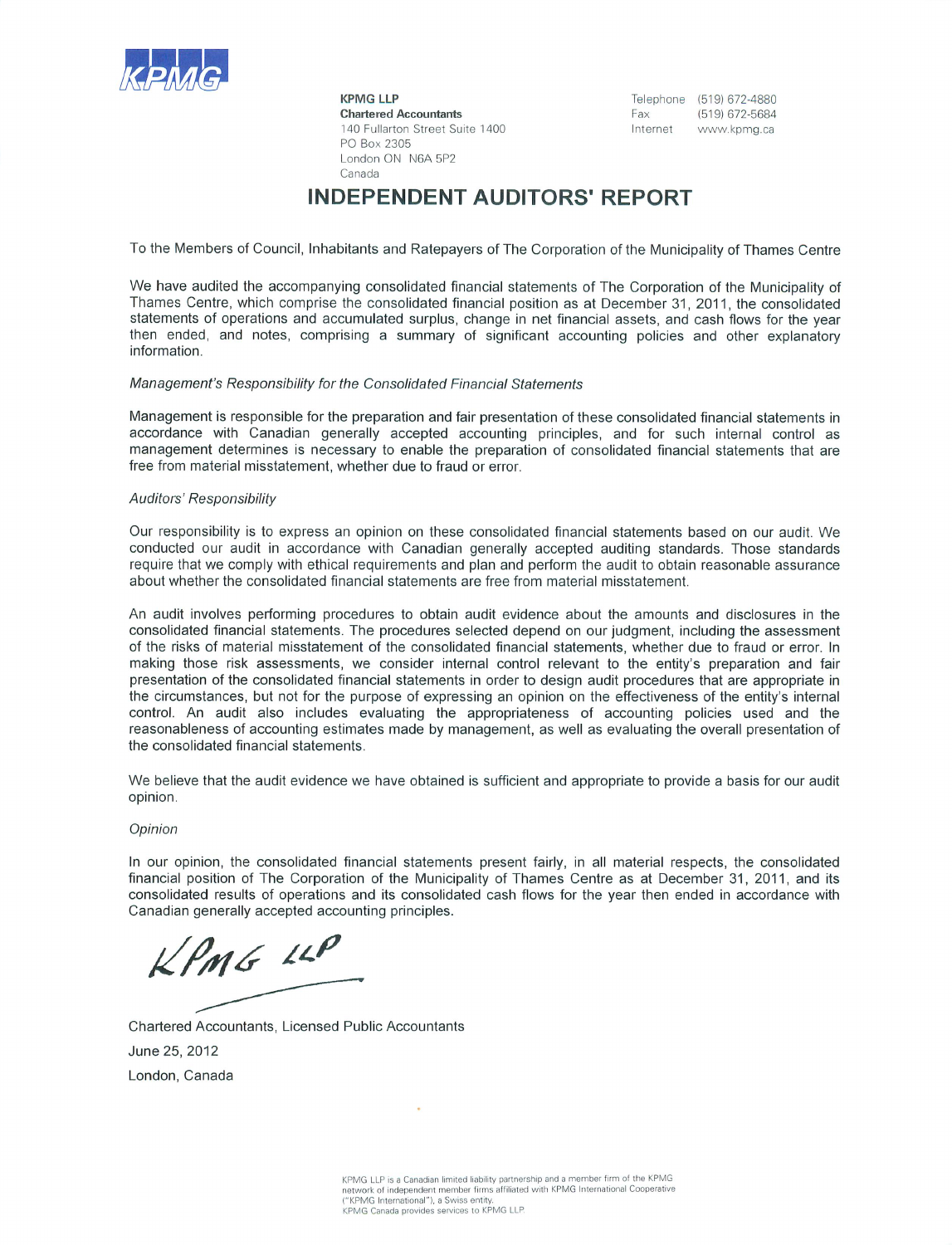Consolidated Statement of Financial Position

December 31, 2011, with comparative figures for 2010

| <b>Financial Assets:</b>                                 |    |            |    |            |
|----------------------------------------------------------|----|------------|----|------------|
| Cash and term deposits                                   | \$ | 10,360,202 | \$ | 5,483,124  |
| Taxes receivable                                         |    | 1,132,333  |    | 1,094,968  |
| Accounts receivable                                      |    | 3,969,302  |    | 6,306,323  |
| Investments (note 2)                                     |    | 1,849,884  |    | 4,199,056  |
| Long-term receivables                                    |    | 964,008    |    | 1,678,997  |
|                                                          |    | 18,275,729 |    | 18,762,468 |
| <b>Financial Liabilities:</b>                            |    |            |    |            |
| Accounts payable and accrued liabilities                 |    | 4,749,697  |    | 4,698,231  |
| Deferred revenue (note 3)                                |    | 4,279,241  |    | 5,232,318  |
| Long-term liabilities (note 4)                           |    | 6,308,874  |    | 6,232,638  |
| Landfill closure and post-closure liability (note 5)     |    | 497,443    |    | 538,696    |
|                                                          |    | 15,835,255 |    | 16,701,883 |
| Net financial assets                                     |    | 2,440,474  |    | 2,060,585  |
| <b>Non-Financial Assets:</b>                             |    |            |    |            |
| Tangible capital assets (note 14)                        |    | 76,318,647 |    | 71,774,748 |
| Prepaid expenses                                         |    | 30,393     |    | 17,194     |
|                                                          |    | 76,349,040 |    | 71,791,942 |
| Contingent liabilities (note 9)<br>Commitments (note 10) |    |            |    |            |
| Accumulated surplus (note 13)                            | \$ | 78,789,514 | \$ | 73,852,527 |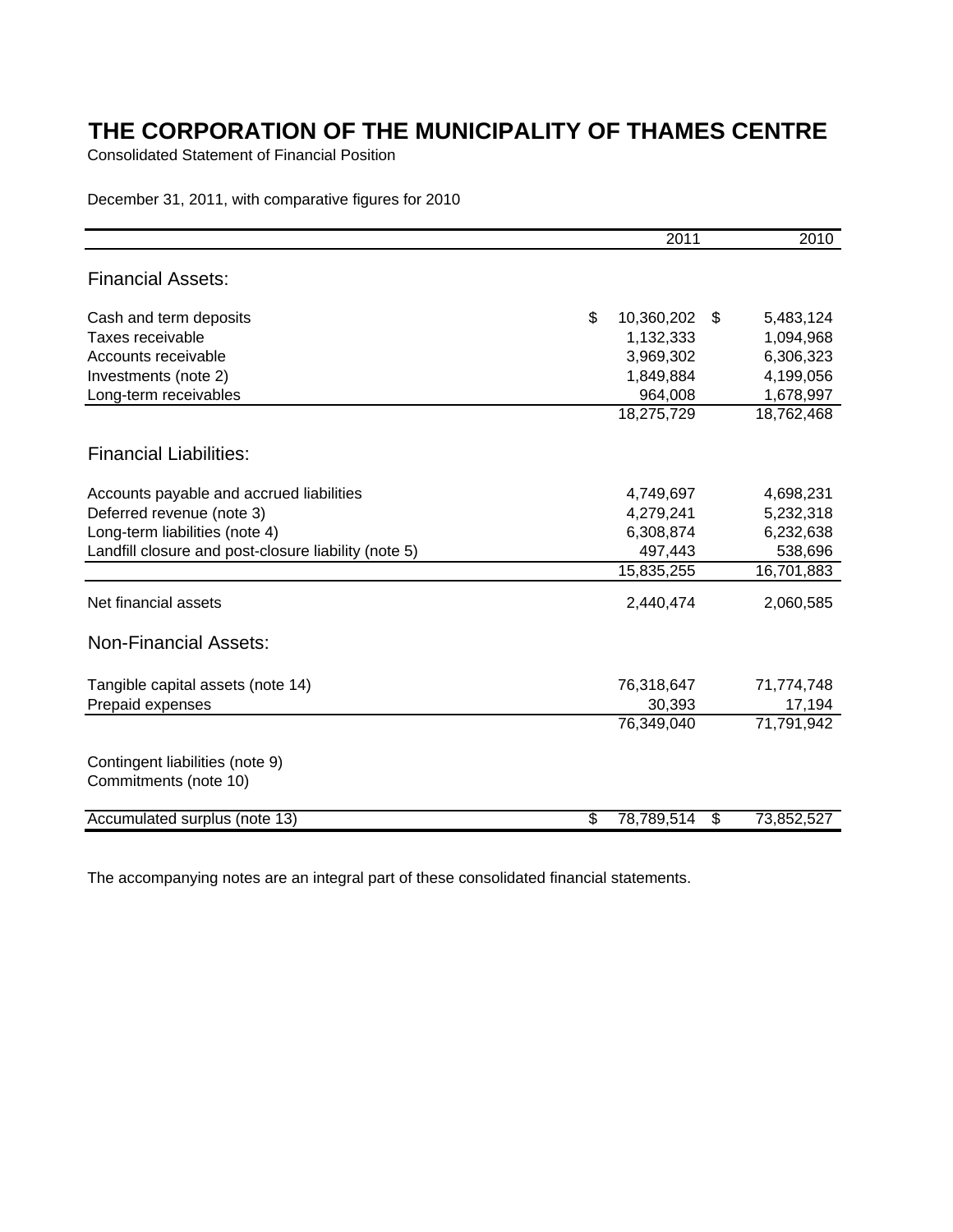Consolidated Statement of Operations and Accumulated Surplus

|                                                               | <b>Budget</b> | Actual           | Actual           |
|---------------------------------------------------------------|---------------|------------------|------------------|
|                                                               | 2011          | 2011             | 2010             |
|                                                               | (unaudited)   |                  |                  |
| Revenues:                                                     |               |                  |                  |
| \$<br>Property taxation                                       | 6,740,170     | \$<br>6,537,610  | \$<br>6,102,193  |
| User charges, rents and leases                                | 3,221,388     | 3,177,159        | 3,307,122        |
| Government grants (note 11)                                   | 1,545,964     | 6,234,732        | 9,720,486        |
| Penalties and interest on taxes                               | 107,500       | 361,413          | 266,722          |
| Investment income                                             | 229,000       | 168,664          | 141,307          |
| Donations                                                     | 20,000        | 133,459          | 1,055,393        |
| Development levies earned                                     |               | 1,625,407        | 2,082,583        |
| Gain on the sale of assets                                    |               | 340,669          | 33,661           |
| Other                                                         | 100,500       | 416,012          | 31,786           |
| <b>Total revenues</b>                                         | 11,964,522    | 18,995,125       | 22,741,253       |
|                                                               |               |                  |                  |
| Expenditures:                                                 |               |                  |                  |
| General government                                            | 1,349,979     | 1,464,162        | 1,567,358        |
| Protection to persons and property                            | 2,738,232     | 2,515,295        | 2,607,595        |
| <b>Transportation services</b>                                | 2,087,179     | 5,012,548        | 4,853,628        |
| <b>Environmental services</b>                                 | 1,824,395     | 2,470,483        | 2,229,157        |
| <b>Health services</b>                                        | 76,703        | 66,320           | 48,249           |
| Recreation and cultural services                              | 1,752,226     | 2,148,227        | 1,622,021        |
| Planning and development                                      | 344,013       | 381,103          | 349,732          |
| <b>Total expenditures</b>                                     | 10,172,727    | 14,058,138       | 13,277,740       |
| Annual surplus                                                | 1,791,795     | 4,936,987        | 9,463,513        |
| Accumulated surplus, beginning of year                        | 73,852,527    | 73,852,527       | 64,389,014       |
| $\overline{\$}$<br>Accumulated surplus, end of year (note 13) | 75,644,322    | 78,789,514<br>\$ | \$<br>73,852,527 |

Year ended December 31, 2011, with comparative figures for 2010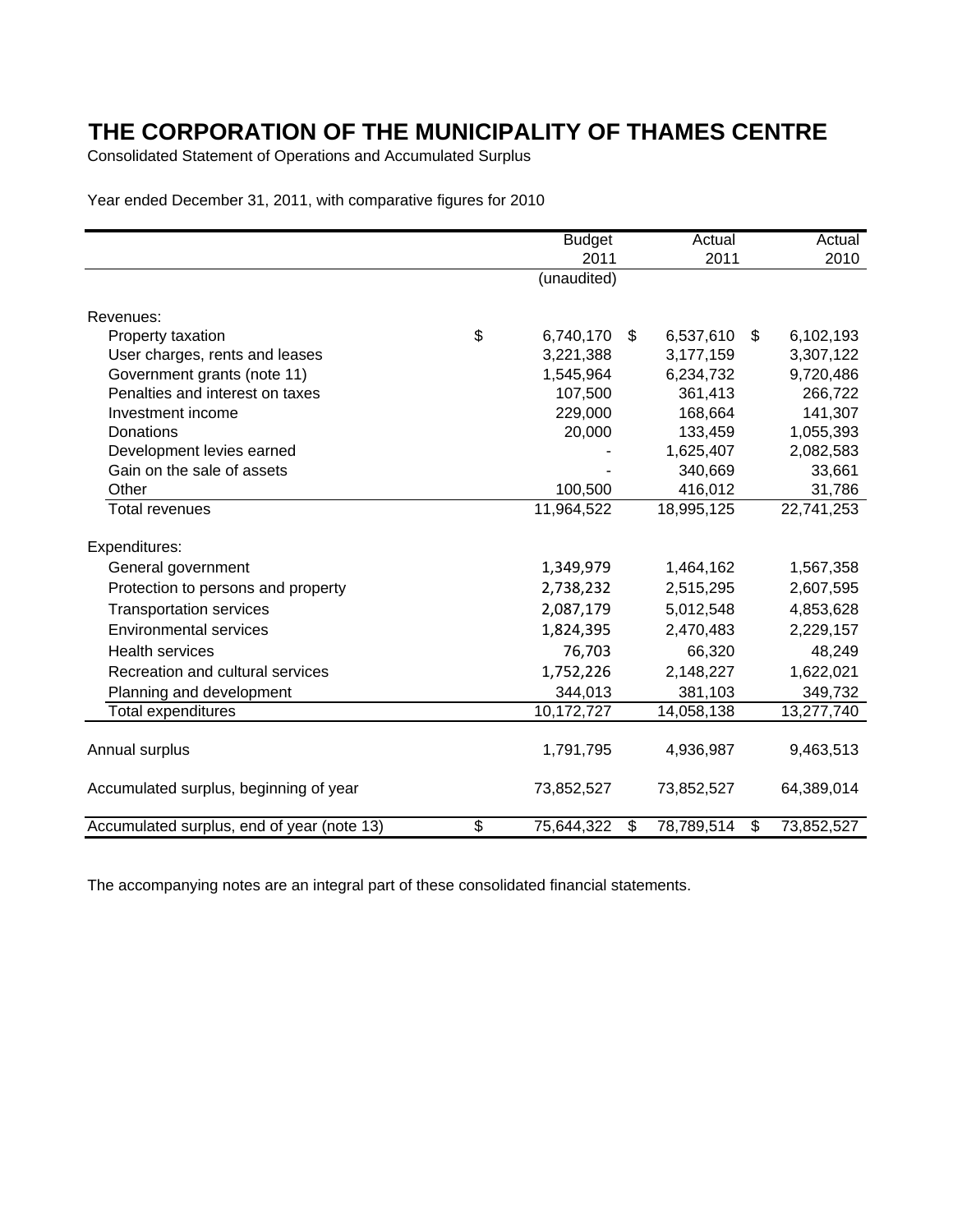Consolidated Statement of Change in Net Financial Assets

Year ended December 31, 2011, with comparative figures for 2010

|                                             | 2011                    | 2010         |
|---------------------------------------------|-------------------------|--------------|
| Annual surplus                              | \$<br>4,936,987<br>- \$ | 9,463,513    |
| Acquisition of tangible capital assets      | (8, 185, 119)           | (12,881,003) |
| Amortization of tangible capital assets     | 3,630,615               | 3,277,730    |
| Gain on sale of tangible capital assets     | (340, 669)              | (33,661)     |
| Proceeds on sale of tangible capital assets | 351,274                 | 39,053       |
|                                             | 393,088                 | (134, 368)   |
| Change in prepaid expenses                  | (13, 199)               | 8,372        |
| Change in net financial assets              | 379,889                 | (125, 996)   |
| Net financial assets, beginning of year     | 2,060,585               | 2,186,581    |
| Net financial assets, end of year           | \$<br>2,440,474<br>S    | 2,060,585    |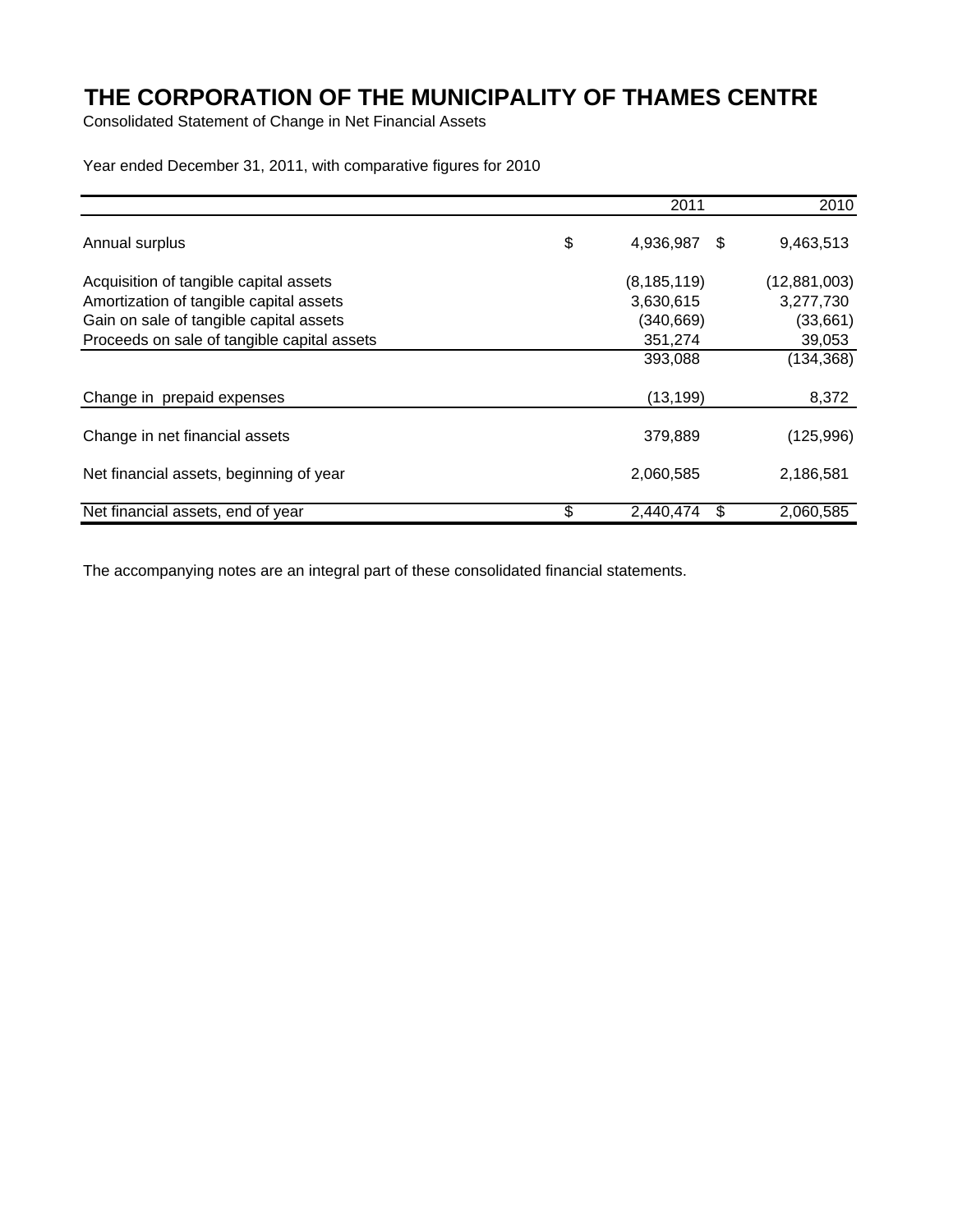Consolidated Statement of Cash Flow

Year ended December 31, 2011, with comparative figures for 2010

|                                                   | 2011                |    | 2010                   |
|---------------------------------------------------|---------------------|----|------------------------|
| Cash provided for (used in):                      |                     |    |                        |
| Operating activities:                             |                     |    |                        |
| Annual surplus                                    | \$<br>4,936,987     | S. | 9,463,513              |
| Items not involving cash:                         |                     |    |                        |
| Amortization                                      | 3,630,615           |    | 3,277,730              |
| Gain on sale of tangible capital assets           | (340, 669)          |    | (33,661)               |
| Change in landfill liability                      | (41, 253)           |    | (115, 221)             |
| Change in non-cash assets and liabilities:        |                     |    |                        |
| Taxes receivable                                  | (37, 365)           |    | 26,377                 |
| Accounts receivable                               | 2,337,021           |    | (3,942,228)            |
| Accounts payable and accrued liabilities          | 51,466              |    | 2,247,941              |
| Prepaid expenses                                  | (13, 199)           |    | 8,372                  |
| Deferred revenue                                  | (953,077)           |    | (2,083,260)            |
|                                                   | 9,570,526           |    | 8,849,563              |
| Investing activities:                             |                     |    |                        |
| Change in investments                             | 2,349,172           |    | 292,124                |
| Proceeds from the sale of tangible capital assets | 351,274             |    | 39,053                 |
| Purchase of tangible capital assets               | (8, 185, 119)       |    | (12,881,003)           |
| Changes in long-term receivables                  | 714,989             |    | 769,878                |
|                                                   | (4,769,684)         |    | (11, 779, 948)         |
| Financing activities:                             |                     |    |                        |
| Proceeds from long-term debt                      | 712,798             |    | 4,717,991              |
| Long-term debt repayments                         | (636, 562)          |    | (483, 699)             |
|                                                   | 76,236              |    | 4,234,292              |
| Increase in cash and term deposits                | 4,877,078           |    | 1,303,907              |
| Cash and term deposits, beginning of year         | 5,483,124           |    | 4,179,217              |
| Cash and term deposits, end of year               | \$<br>10,360,202 \$ |    | $\overline{5,483,124}$ |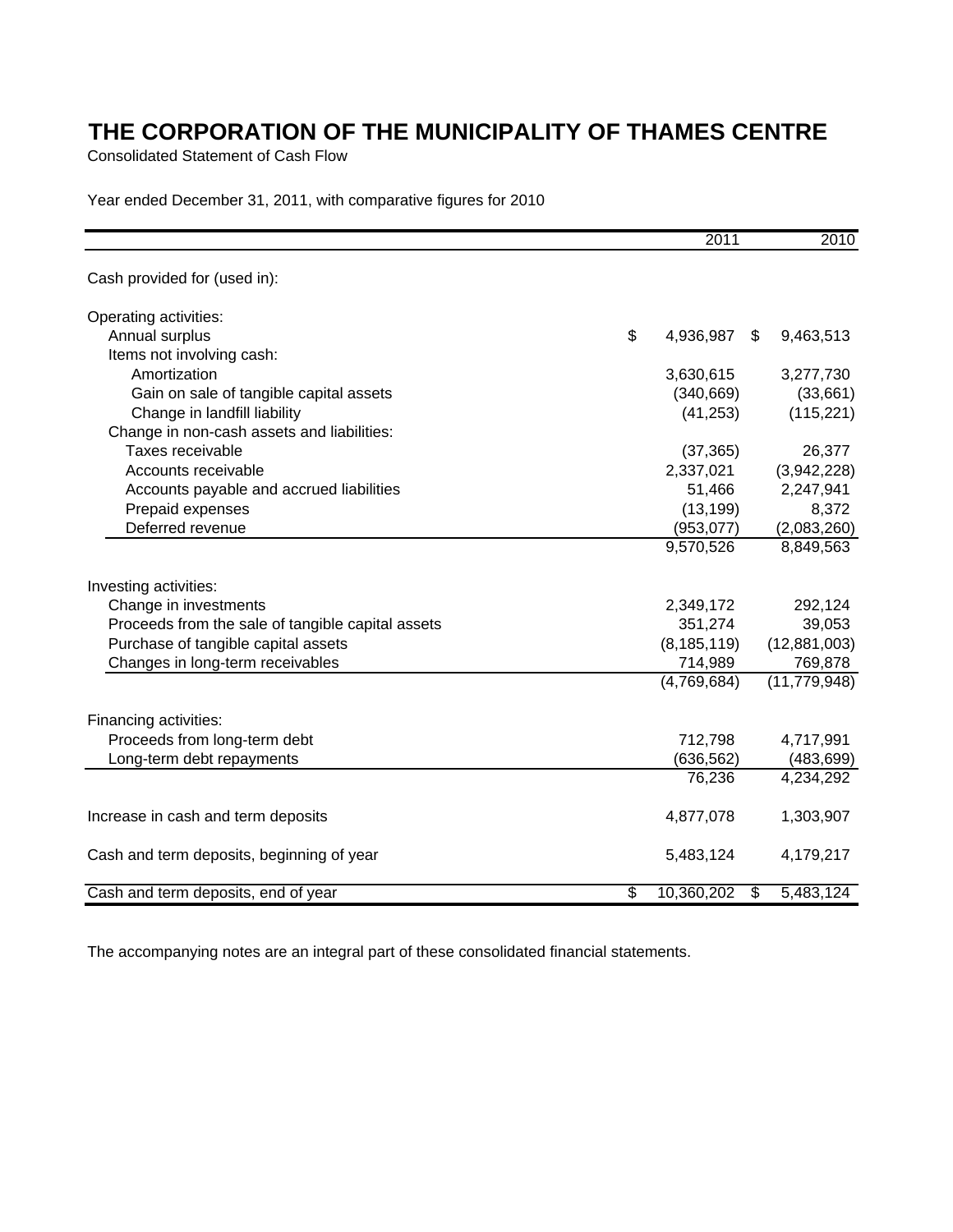Notes to Consolidated Financial Statements

Year ended December 31, 2011

The Corporation of the Municipality of Thames Centre (the "Municipality") is a lower tier municipality in the County of Middlesex in the Province of Ontario, Canada. It conducts its operations guided by the provisions of provincial statutes such as the Municipal Act, Municipal Affairs Act and related legislation.

#### **1. Significant accounting policies:**

The consolidated financial statements of the Municipality are prepared by management in accordance with Canadian generally accepted accounting principles for local governments as recommended by the Public Sector Accounting Board ("PSAB") of the Canadian Institute of Chartered Accountants. Significant accounting policies adopted by the Municipality are:

(a) Basis of consolidation:

The consolidated financial statements reflect the assets, liabilities, revenue, expenditures and fund balances of the current, capital and reserve funds of the reporting entity. The reporting entity is comprised of all organizations, committees and local boards accountable for the administration of their financial affairs and resources to the Municipality and which are owned or controlled by the Municipality. Inter-departmental and inter-organizational transactions and balances between these organizations are eliminated.

These consolidated financial statements include Dorchester Union Cemetery.

(b) Trust funds:

Trust funds and their related operations administered by the Municipality are not consolidated, but are reported separately.

(c) Deferred revenue, obligatory reserve funds:

The Municipality receives restricted contributions under the authority of provincial legislation and municipal by-laws. These funds, by nature, are restricted in their use and until applied to applicable expenditures, are recorded as deferred revenue. Amounts applied to qualifying expenditures are recorded as revenue in the fiscal period they are expended.

(d) Basis of presentation:

Revenues and expenditures are recorded on the accrual basis of accounting. Revenues are recognized as they are earned and measurable. Expenditures are recognized as they are incurred and measurable as a result of receipt of goods or services.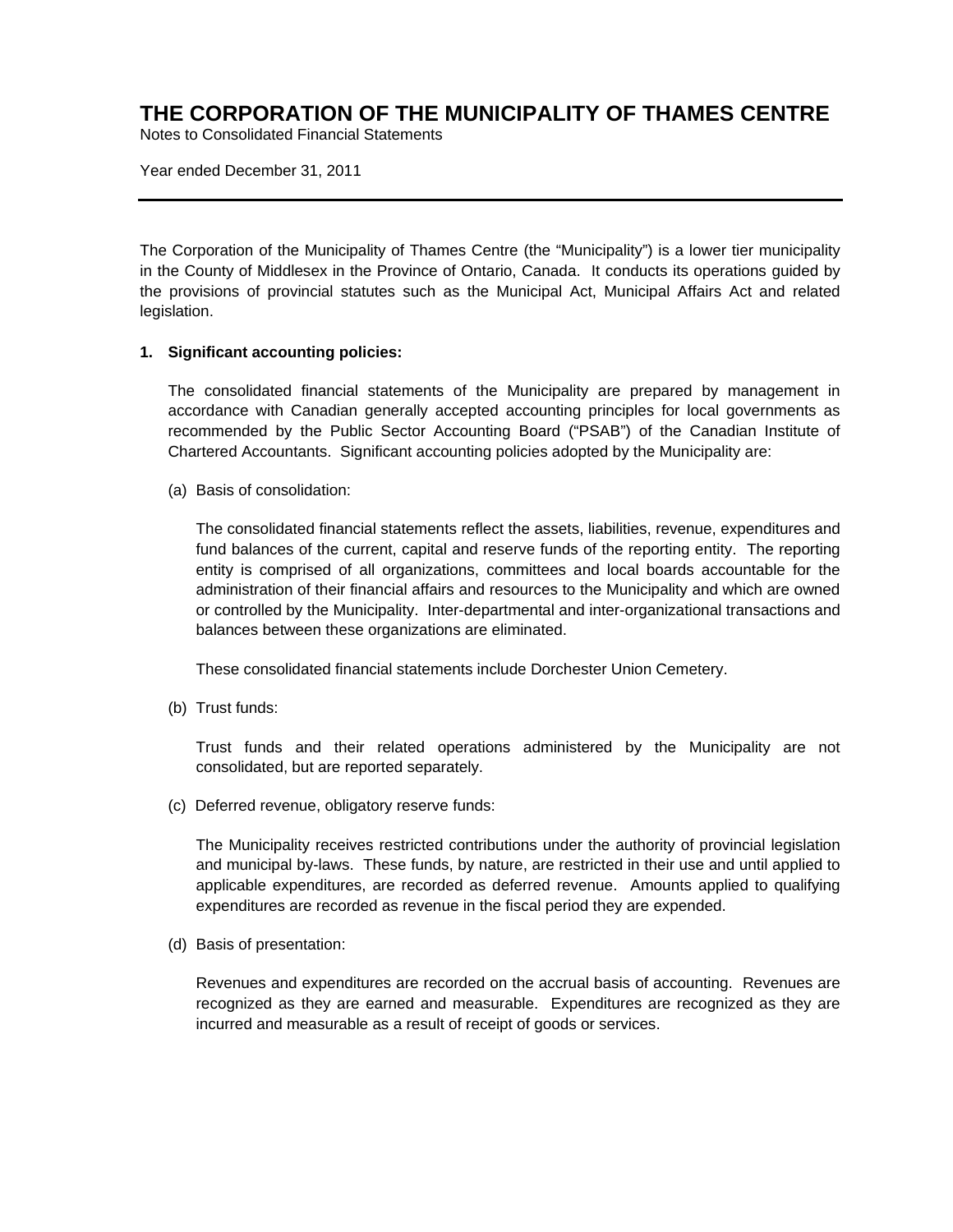Notes to Consolidated Financial Statements (continued)

Year ended December 31, 2011

#### **1. Significant accounting policies:**

(e) Landfill closure and post-closure liability:

The Municipality accrues landfill closure and post-closure care requirements that have been defined in accordance with industry standards and include final covering and landscaping of the landfill, pumping of ground water and leachates from the site, and ongoing environmental monitoring, site inspection and maintenance. The reported liability is based on estimates and assumptions using the best information available to management.

Future events may result in significant changes to the estimated total expenditures, capacity used or total capacity and the estimated liability, and would be recognized prospectively, as a change in estimate, when applicable.

(f) Investments:

Investments are recorded at cost plus accrued interest and amortization of purchase premiums and discounts. If the market value of investments becomes lower than cost and this decline in value is considered to be other than temporary, the investments are written down to market value.

Investments consist of authorized investments pursuant to provisions of the Municipal Act and comprise government and corporate bonds, debentures and short-term instruments of various financial institutions.

(g) Cash and cash equivalents:

The Municipality considers cash and cash equivalents to be highly liquid investments with original maturities of three months or less.

(h) Employee future benefits:

The costs of multi-employer defined contribution pension plan benefits, such as the Ontario Municipal Employees Retirement System ("OMERS") pensions, are the employer's contributions due to the plan in the period. As this is a multi-employer plan, no liability is recorded on the financial statements.

(i) Deferred revenue:

The Municipality receives certain amounts, from the federal and provincial governments, of which the proceeds may only be used in the conduct of certain programs or completion of specific work. These amounts are recognized as revenue in the fiscal year the related expenditures are incurred or services are performed.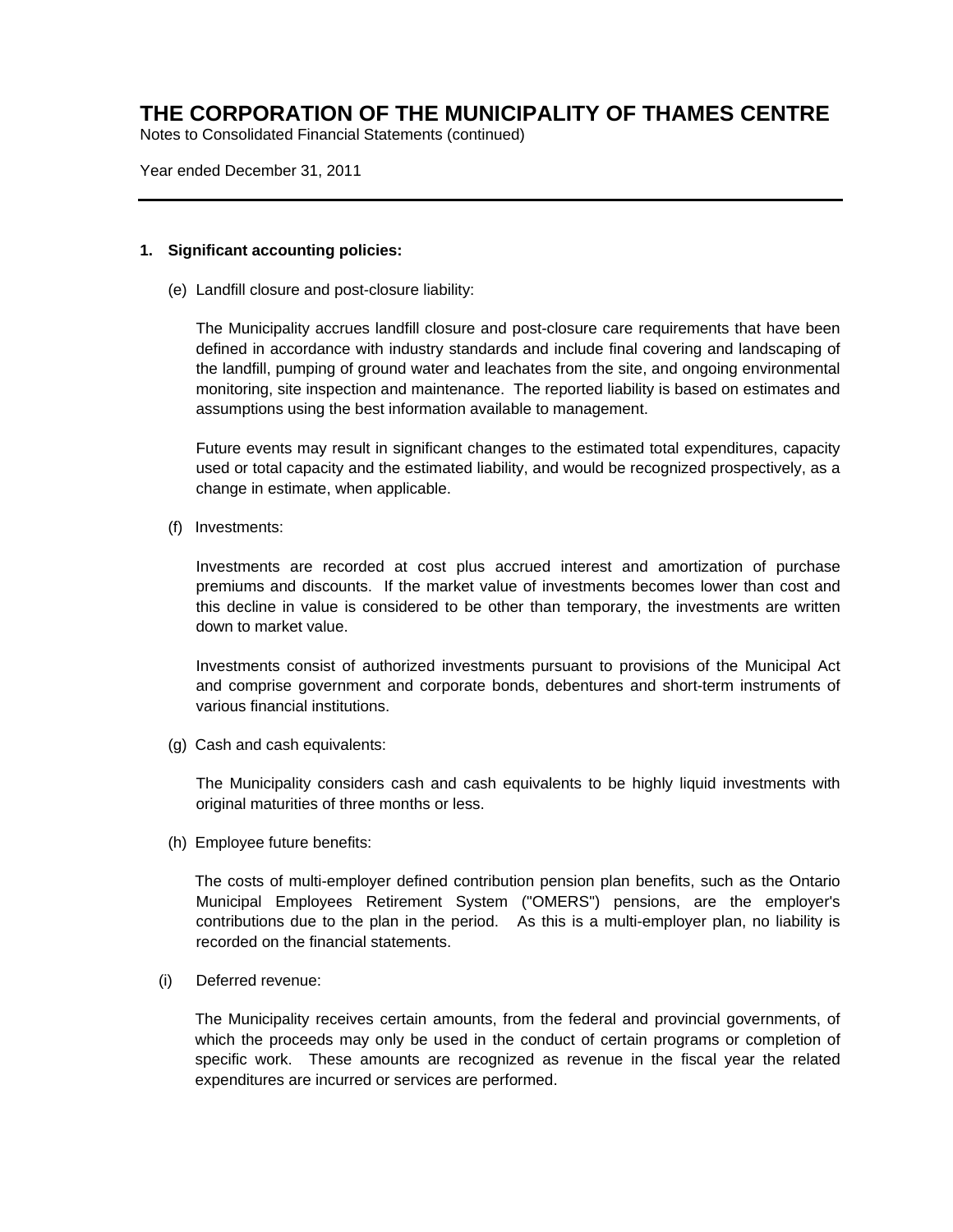Notes to Consolidated Financial Statements (continued)

Year ended December 31, 2011

#### **1. Significant accounting policies (continued):**

(j) Government transfers:

Government transfers received relate to social services, child care, housing and health programs. Government transfers paid relate to social services programs. Transfers are recognized in the financial statements as revenues in the period in which events giving rise to the transfer occur, providing the transfers are authorized, any eligibility criteria have been met, and reasonable estimates of the amounts can be made.

(k) Non-financial assets:

Non-financial assets are not available to discharge existing liabilities and are held for use in the provision of services. They have useful lives extending beyond the current year and are not intended for sale in the ordinary course of operations. The change in non-financial assets during the year, together with the excess of revenues over expenses, provides the consolidated change in net financial assets for the year.

(i) Tangible capital assets:

Tangible capital assets are recorded at cost which includes amounts that are directly attributable to acquisition, construction, development or betterment of an asset. The cost, less residual value, of the tangible capital assets, excluding land, are amortized on a straight-line basis over their estimated useful lives as follows:

| Asset                                                                                         | Rate                                                                         |
|-----------------------------------------------------------------------------------------------|------------------------------------------------------------------------------|
| Land improvements<br><b>Facilities</b><br>Equipment<br>Fleet<br>Transportation infrastructure | 15 years<br>10-100 years<br>$4 - 10$ years<br>$8 - 20$ years<br>5 - 50 years |
| Engineering infrastructure                                                                    | 84-110 years                                                                 |

Annual amortization is charged in the year of acquisition and in the year of disposal. Assets under construction are not amortized until the asset is available for productive use.

(ii) Contributions of tangible capital assets:

Tangible capital assets received as contributions are recorded at their fair value at the date of receipt and also are recorded as revenue.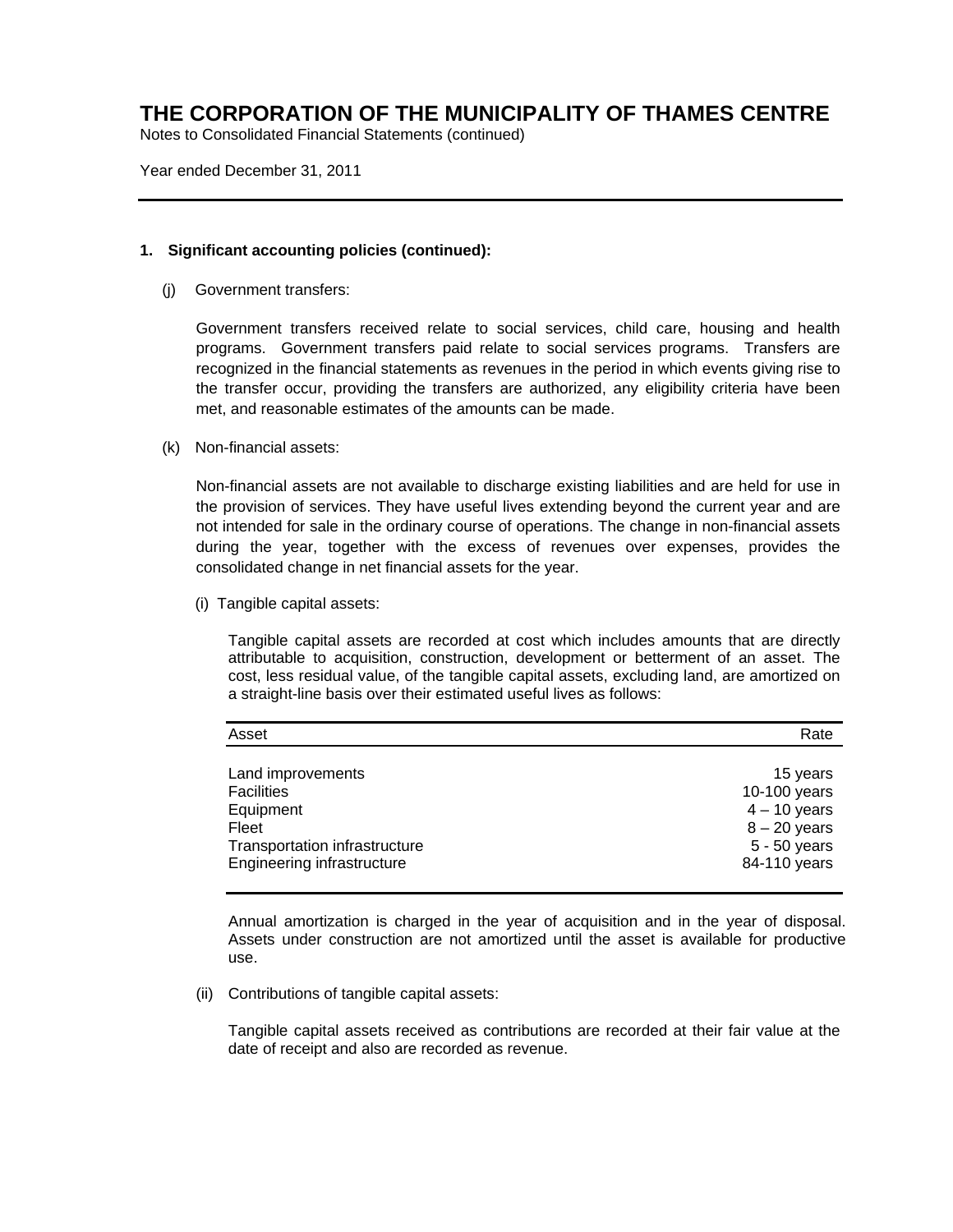Notes to Consolidated Financial Statements (continued)

Year ended December 31, 2011

#### **1. Significant accounting policies (continued):**

- (k) Non-financial assets (continued):
	- (iii) Leases which transfer substantially all of the benefits and risks incidental to ownership of property are accounted for as leased tangible capital assets. All other leases are accounted for as operating leases and the related payments are charged to expenses as incurred.
- (l) Budget figures:

Budget figures have been provided for comparison purposes. Given differences between the funding model and generally accepted principles for local governments established by PSAB, certain budgeted amounts have been reclassified to reflect the presentation adopted under PSAB. The budget figures are unaudited.

(m) Use of estimates:

The preparation of financial statements in conformity with Canadian generally accepted accounting principles requires management to make estimates and assumptions that affect the reported amounts of assets and liabilities and disclosure of contingent assets and liabilities at the date of the consolidated financial statements and the reported amounts of revenue and expenditures during the period. Significant estimates include the landfill closure and post-closure liability. In addition, the Municipality's implementation of the Public Sector Accounting Handbook PS3150 has required management to make estimates of historical cost and useful lives of tangible capital assets.

Actual results could differ from those estimates. These estimates are reviewed annually and as adjustments become necessary, they are recognized in the consolidated financial statements in the period in which they become known.

#### **2. Investments:**

Investments, which consist primarily of government bonds, guaranteed investment certificates and mutual funds, are recorded at cost plus accrued interest. They have a market value of \$1,853,413 at December 31, 2011 (2010 - \$4,202,251).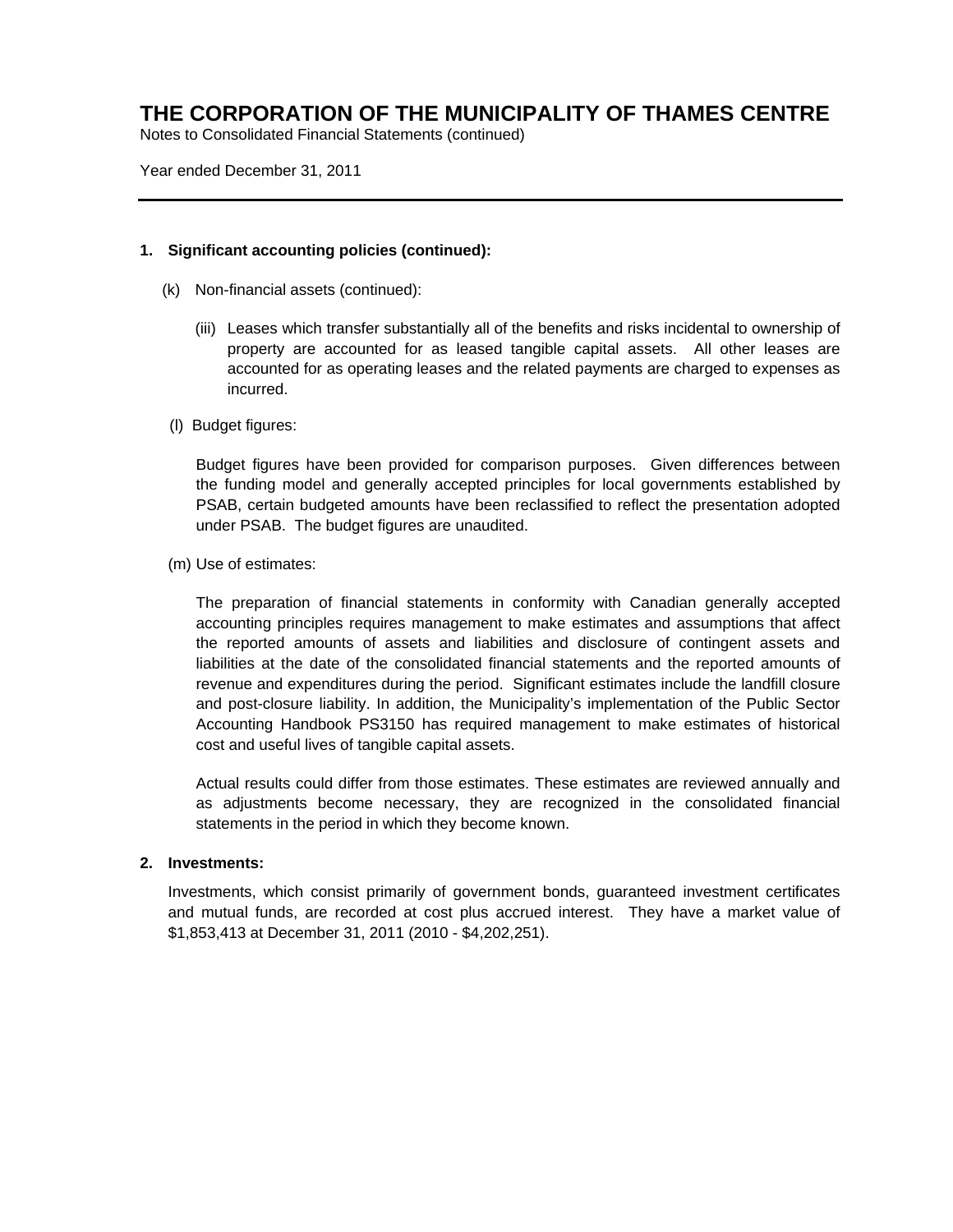Notes to Consolidated Financial Statements (continued)

Year ended December 31, 2011

### **3. Deferred revenue:**

A requirement of the public sector accounting principles of the Canadian Institute of Chartered Accountants is that obligatory reserve funds be reported as deferred revenue. This requirement is in place as provincial and municipal legislation restricts how these funds may be used. The balances in the obligatory reserve funds of the Municipality are summarized below:

|                                                                                | 2011            | 2010            |
|--------------------------------------------------------------------------------|-----------------|-----------------|
| Balance, beginning of year                                                     | \$<br>5,232,318 | \$<br>7,315,578 |
| Parkland contributions                                                         | 549             | 386             |
| Investment income                                                              | 87,860          | 137,918         |
| Federal gas tax proceeds                                                       | 213,985         | 387,462         |
| Contributions from developers                                                  | 324,721         | 357,829         |
| Development charges - Capital allocation                                       | (1,500,407)     | (2,082,583)     |
| <b>Ontario Building Grant</b>                                                  | (2, 572)        | (468, 048)      |
| MIII Municipal Infrastructure Investment                                       |                 | (403,090)       |
| Roads and bridges grant                                                        | (174, 038)      | (30, 998)       |
| <b>Ontario Trillium Foundation</b>                                             |                 | (5, 103)        |
| Elderly Person Centre - Seniors Special Grant                                  | 3,920           |                 |
| Ontario Small Waterworks Assistance Program                                    | 25,000          | 25,000          |
| <b>Upper Thames Conservation</b>                                               |                 | 728             |
| Province of Ontario - HST assistance                                           |                 | 1,000           |
| Memorial donation - Marion Parker                                              | (2,054)         | (12, 114)       |
| Prepaid user charge                                                            | (4, 935)        | 8,353           |
| Indian Northern Affairs Canada                                                 | 9,583           |                 |
| Municipal Water/Wastewater Extension Pre payment                               | 8,000<br>25,380 |                 |
| Future Development Charge Agreement - Dorchester<br><b>Protection Services</b> | 19,267          |                 |
| Recreation                                                                     | 12,664          |                 |
|                                                                                |                 |                 |
| Balance, end of year                                                           | \$<br>4,279,241 | \$<br>5,232,318 |
|                                                                                |                 |                 |
|                                                                                | 2011            | 2010            |
| Comprised as follows:                                                          |                 |                 |
| <b>Development Charges</b>                                                     | \$<br>2,593,541 | \$<br>3,680,820 |
| Federal gas tax funding                                                        | 975,697         | 761,711         |
| Grants - Provincial                                                            | 267,170         | 414,861         |
| Grants - Federal                                                               | 9,583           |                 |
| Grants - Other                                                                 | 430,606         | 367,347         |
| Prepaid user charges                                                           | 2,644           | 7,579           |
|                                                                                |                 |                 |
| Balance, end of year                                                           | \$<br>4,279,241 | \$<br>5,232,318 |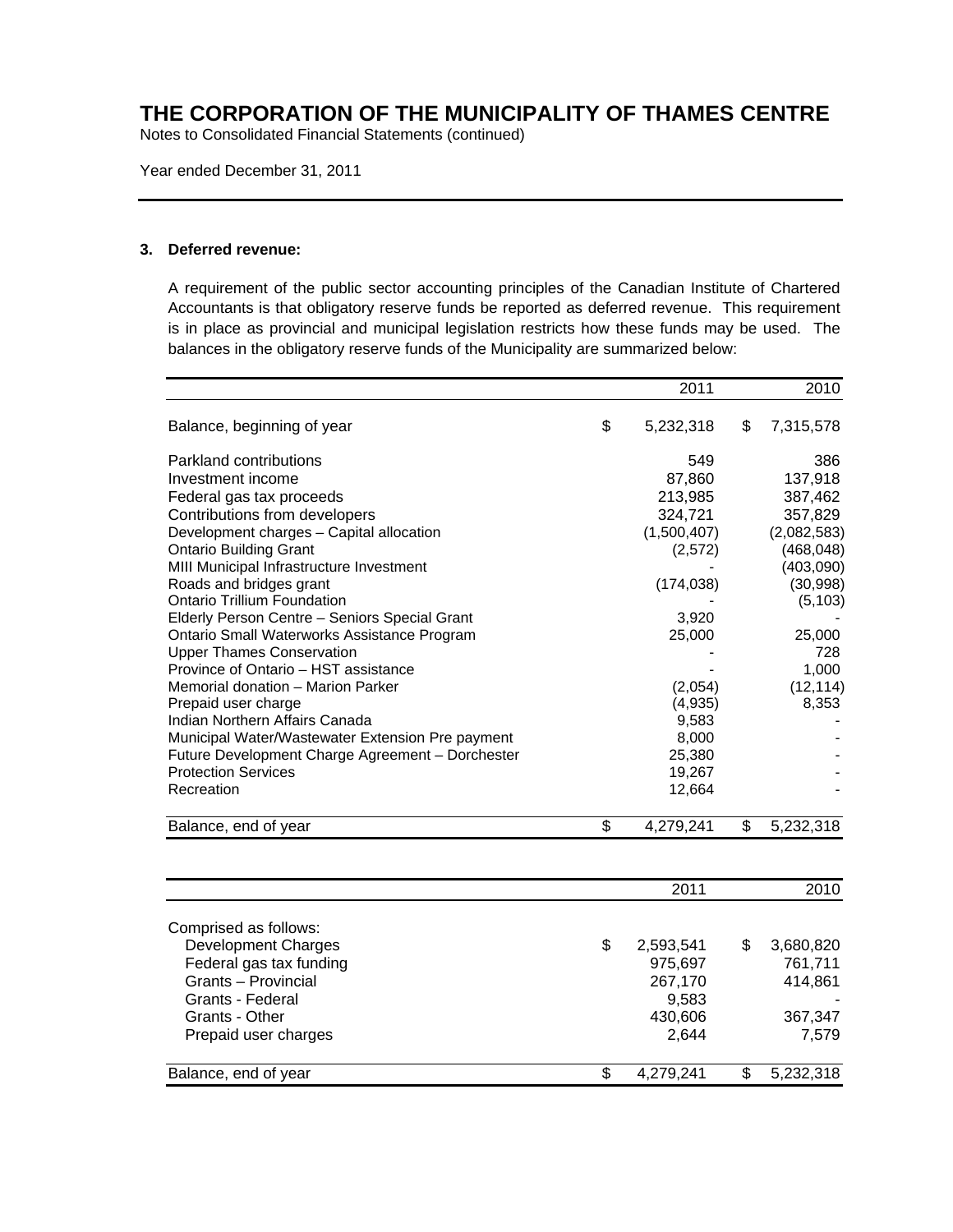Notes to Consolidated Financial Statements (continued)

Year ended December 31, 2011

### **4. Long-term liabilities:**

(a) The long-term liabilities at December 31 are as follows:

|                                                                                                                                                                                                                                                                    | 2011            | 2010            |
|--------------------------------------------------------------------------------------------------------------------------------------------------------------------------------------------------------------------------------------------------------------------|-----------------|-----------------|
| Tile drainage loans bearing interest at a rate of 8%,<br>responsibility for payment of principal and interest<br>charges has been assumed by individuals                                                                                                           | \$<br>27,726    | \$<br>15,596    |
| Debentures payable, maturing on November 1 in each<br>of the years 2012 through 2027 bearing varying<br>rates of interest between 5.03% and 6.55%, payable<br>semi-annually on May 1 and November 1                                                                | 869,039         | 980,623         |
| Debenture payable, maturing on October 1, 2014<br>bearing interest at a rate of 2.55%, payable semi-<br>annually on April 1 and October 1. Annual blended<br>payments of principal and interest for each of the<br>years 2011 to 2014 are \$98,884                 | 283,851         | 373,774         |
| Non-interest bearing loan payable to the Corporation<br>of the County of Middlesex, repayable in semi-annual<br>principal payments of \$72,327 on June 1 and<br>December 1                                                                                         |                 | 144,655         |
| Subordinate, secured loan advances from Infrastructure<br>Ontario Projects Corporation ("OIPC") bearing interest<br>at OIPC's 1.55%, with interest payable monthly,<br>advances due the earlier of November, 2014 and the<br>date of the conversion to a debenture | 4,500,000       | 4,500,000       |
| Non-interest bearing loan payable to the Corporation<br>of the County of Middlesex, Thorndale wastewater<br>treatment plant construction advance                                                                                                                   | 569,490         | 217,990         |
| Non-interest bearing loan payable to Upper Thames<br>River Conservation Authority, administration building<br>payable                                                                                                                                              | 58,768          |                 |
|                                                                                                                                                                                                                                                                    | \$<br>6,308,874 | \$<br>6,232,638 |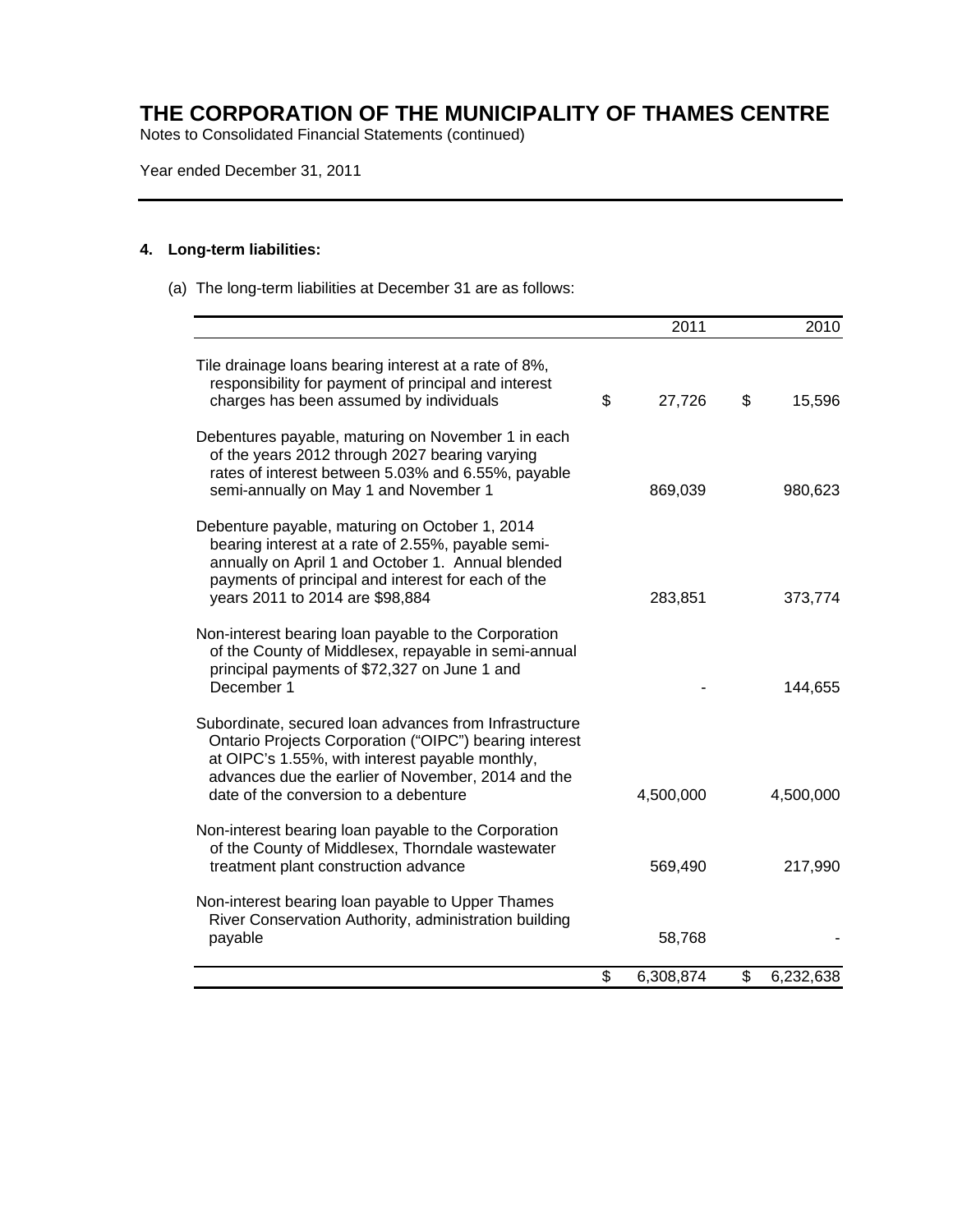Notes to Consolidated Financial Statements (continued)

Year ended December 31, 2011

#### **4. Long-term liabilities (continued):**

(b) Of the long-term liabilities reported in (a) of this note, the minimum principal repayments required by year are as follows:

|            | Principal       | Interest     | Total       |
|------------|-----------------|--------------|-------------|
|            |                 |              |             |
| 2012       | \$<br>2,341,099 | \$<br>89,092 | \$2,430,191 |
| 2013       | 494,709         | 118,568      | 613,277     |
| 2014       | 506,402         | 106,875      | 613,277     |
| 2015       | 419,060         | 95,333       | 514,393     |
| 2016       | 260,753         | 85,214       | 345,967     |
| Thereafter | 2,286,851       | 600,885      | 2,887,736   |
|            | 6,308,874       | 1,095,967    | 7,404,841   |

- (c) The principal and interest payments required to service commitments are within the debt repayment limit prescribed by the Ministry of Municipal Affairs and Housing.
- (d) Interest expense on long-term liabilities in 2011 amounted to \$124,821 (2010 \$76,598).

#### **5. Landfill closure and post-closure liability:**

The Environmental Protection Act sets out the regulatory requirements to properly close and maintain all active and inactive landfill sites. Under environmental law, there is a requirement for closure and post-closure care of solid waste landfill sites. This requirement is to be provided for over the estimated remaining life of the landfill site based on usage.

Landfill closure and post-closure care requirements have been defined in accordance with industry standards and include final covering and landscaping of the landfill, pumping of ground water and leachates from the site, and ongoing environmental monitoring, site inspection and maintenance. The reported liability is based on estimates and assumptions using the best information available to management. Future events may result in significant changes to the estimated total expenditures, capacity used or total capacity and the estimated liability, and would be recognized prospectively, as a change in estimate, when applicable.

Estimated total expenditures represent the sum of the discounted future cash flows for closure and post-closure care activities using an estimated inflation rate of 3.01% (2010 – 3.33%) and discounted at the Municipality's average long-term borrowing rate of 5.08% (2010 – 5.08%). The estimated total landfill closure and post-closure care expenditures are calculated to be \$1,984,142 (2010 - \$2,327,848.). The estimated liability for these expenditures is recognized as the landfill site's capacity is used. At December 31, 2011, an amount of \$497,443 (2010 - \$538,696) has been recognized to date with respect to landfill closure and post-closure liability.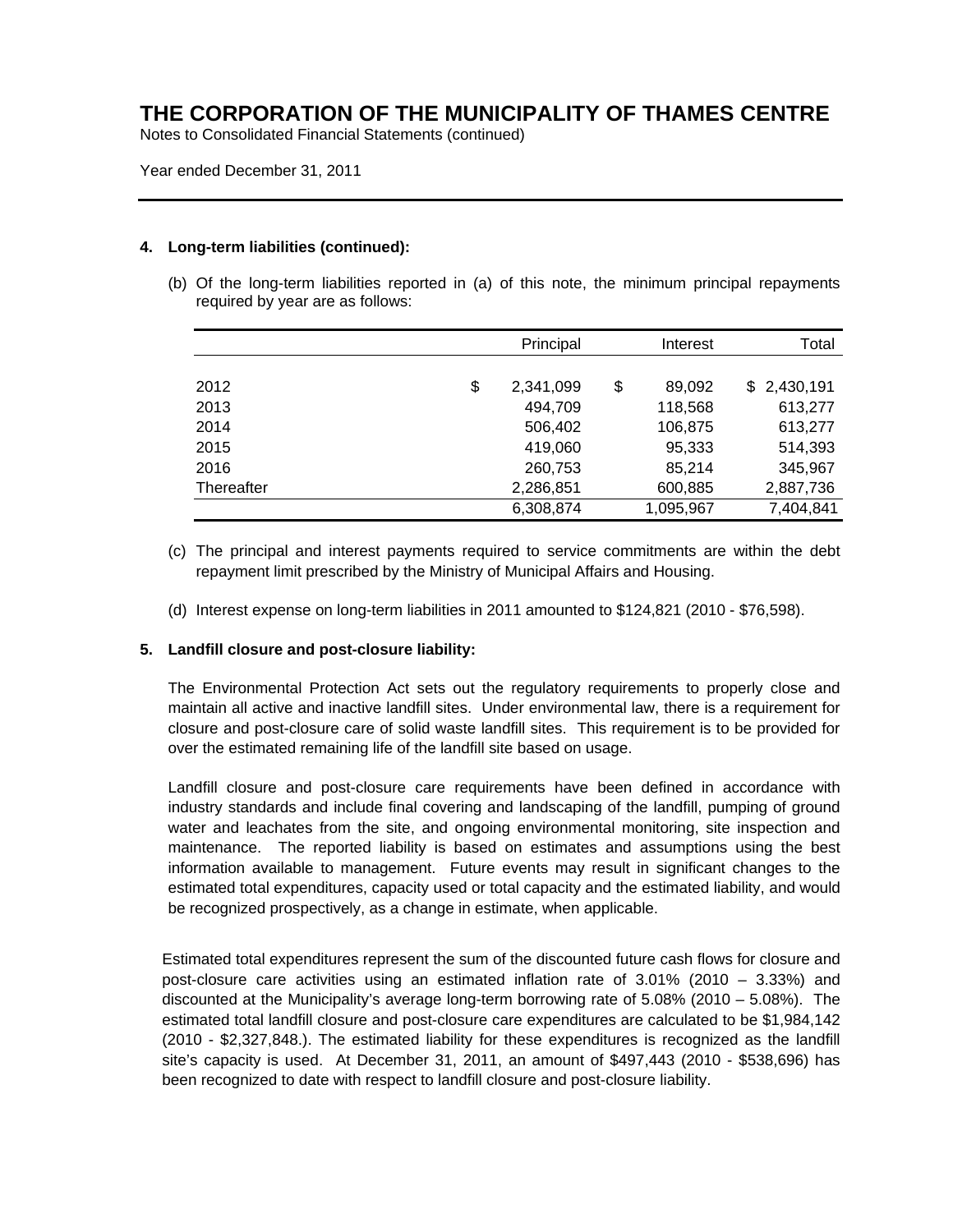Notes to Consolidated Financial Statements (continued)

Year ended December 31, 2011

#### **5. Landfill closure and post-closure liability (continued):**

The estimated remaining capacity of the Thames Centre Waste disposal site is 60% of its total estimated capacity and its estimated remaining life is 30 years, after which the period for postclosure care is estimated to be seventy years.

#### **6. Trust funds:**

Trust funds administered by the Municipality amounting to \$370,513 (2010 - \$356,055) have not been included in the Consolidated Statement of Financial Position nor have their operations been included in the Consolidated Statement of Operations.

#### **7. Pension agreements:**

The Municipality makes contributions to OMERS, which is a multi-employer plan, on behalf of members of its staff. The plan is a defined benefit plan which specifies the amount of the retirement benefit to be received by the employees based on the length of service and rates of pay.

The amount contributed to OMERS for current services in 2011 was \$171,982 (2010 - \$148,983).

#### **8. Fair value of financial assets and financial liabilities:**

The Corporation's financial instruments include cash and term deposits, investments, accounts receivable, long-term receivables, accounts payable and accrued liabilities, and long-term liabilities. The fair values of these financial instruments approximate their carrying value due to the expected short-term maturity of these instruments. The term loan approximates its fair value as interest rates are equivalent to market rates available to the Corporation. Unless otherwise noted, it is management's opinion that the Corporation is not exposed to significant interest rate, currency or credit risks arising from these financial instruments.

#### **9. Contingent liabilities:**

The nature of municipal activities is such that there may be litigation pending or in prospect at any time. With respect to claims as at December 31, 2011, management believes that the Municipality has valid defences and appropriate insurance coverage in place. In the opinion of management, the aggregate amount of any potential liability is not expected to have a material effect on the Municipality's financial position.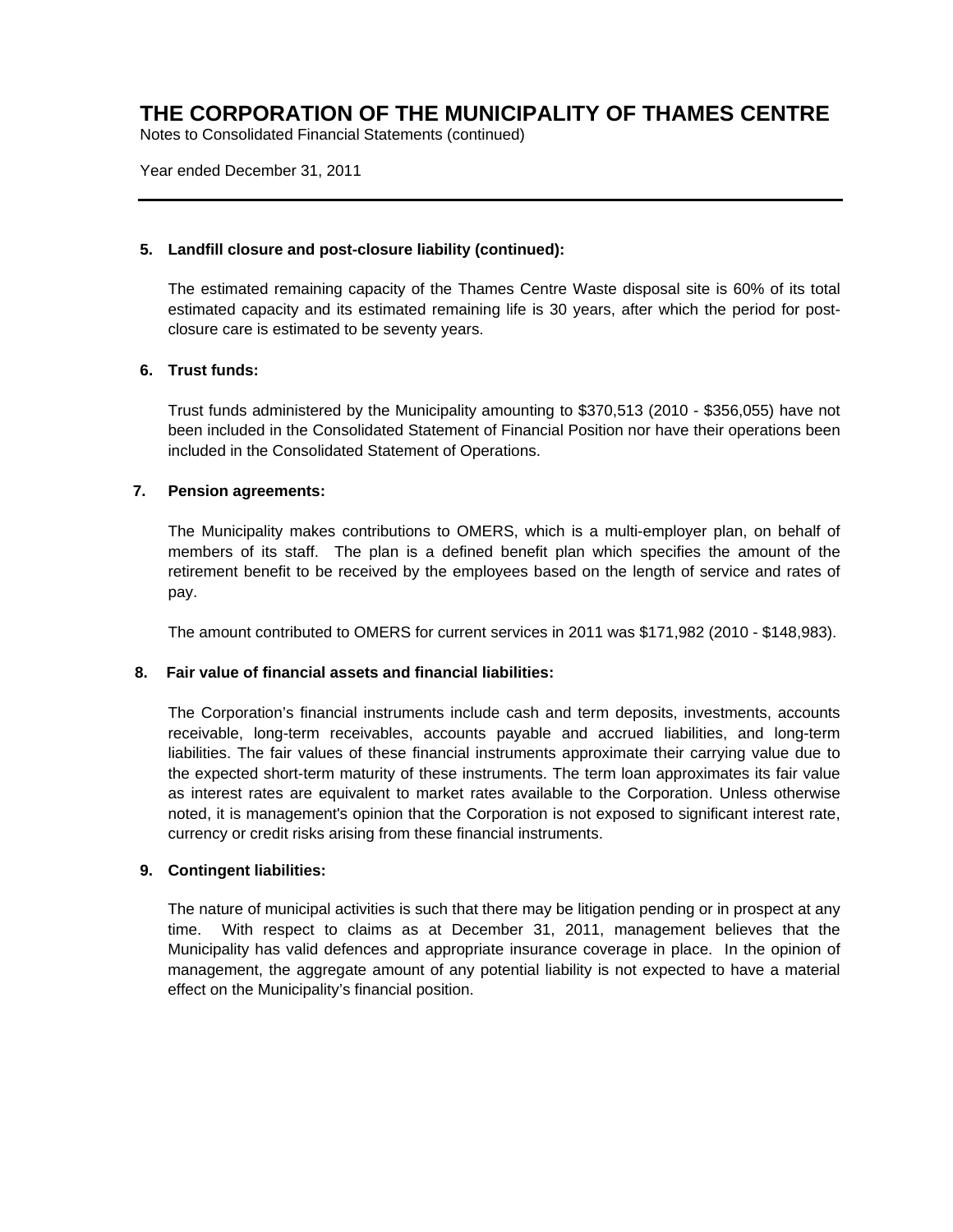Notes to Consolidated Financial Statements (continued)

Year ended December 31, 2011

#### **10. Commitments:**

The Municipality has entered into an agreement with the Ontario Provincial Police for the provision of police services. The term of the agreement is one year, commencing January 1, 2012. The total cost incurred for the year ended December 31, 2011 was \$1,498,856 (2010 - \$1,381,511).

Management has entered into various agreements for capital purchases. The amount of funds committed as at December 31, 2011 is \$3,831,863.

Management has entered into various agreements for property rentals. All of the contracts are valid for one year and automatically renew unless cancelled within sixty days notice. The amount of funds committed for 2012 is \$52,615.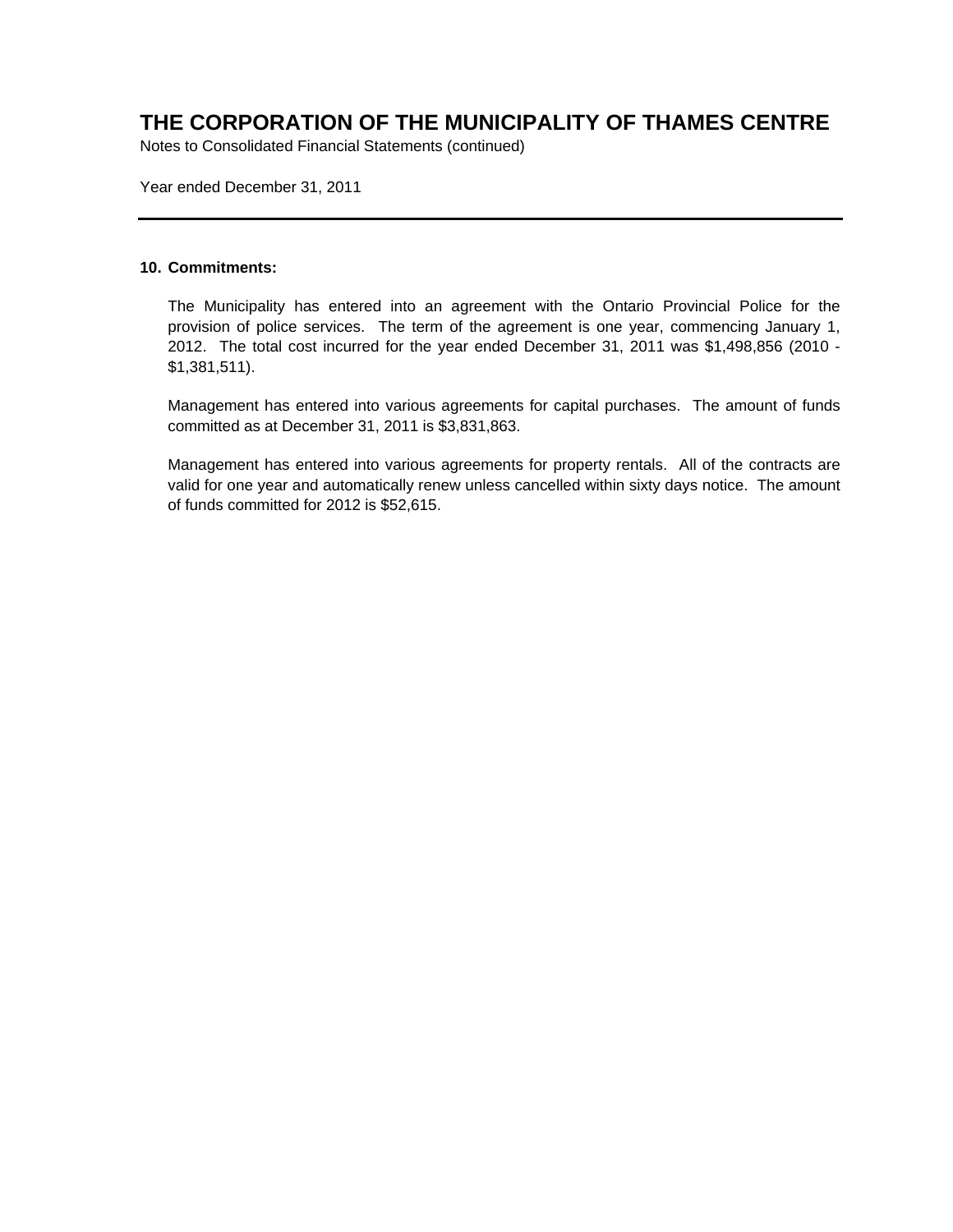Notes to the Consolidated Financial Statements (continued)

Year ended December 31, 2011

#### **11. Government grants:**

The Municipality recognizes the transfer of government funding as expenses or revenues in the period that the events giving rise to the transfer occur. The Government transfers reported on the Statement of Operations are:

|                                                    | 2011          | 2010          |
|----------------------------------------------------|---------------|---------------|
|                                                    |               |               |
| Provincial grants:                                 |               |               |
| Aggregate resource fees                            | \$<br>177,766 | 136,867<br>S. |
| Ministry of Agriculture - Drainage superintendent  | 45,482        | 48,940        |
| <b>Trillium Foundation</b>                         |               | 5,103         |
| Municipal Infrastructure (M111)                    |               | 403,090       |
| Roads and bridges                                  | 174,038       | 30,998        |
| <b>Building Canada Fund</b>                        | 1,166,187     | 3,172,683     |
| Ontario Municipal Partnership Fund                 | 1,180,700     | 1,145,400     |
| Waste diversion                                    | 104,499       | 100,856       |
| MTO/401 accidents                                  | 15,990        | 17,170        |
| <b>Ontario Nursing Home Grant - Seniors Centre</b> | 35,400        | 39,356        |
| <b>Ontario Building Grant</b>                      | 2,572         | 468,048       |
| <b>Community Futures Development Corp</b>          |               | 27,073        |
|                                                    | 2,902,634     | 5,595,584     |
|                                                    |               |               |
| Federal grants:                                    |               |               |
| <b>Building Canada Fund</b>                        | 1,166,188     | 3,172,684     |
| <b>Community Adjustment Fund</b>                   | 1,967,123     | 932,877       |
| Canada Day                                         | 692           | 692           |
| Federal gas tax                                    | 197,935       | 18,492        |
|                                                    | 3,331,938     | 4,124,745     |
| Other grants:                                      |               |               |
| Middlesex/grant in lieu of taxes                   | 160           | 157           |
|                                                    |               |               |
| Total revenues                                     | \$6,234,732   | \$9,720,486   |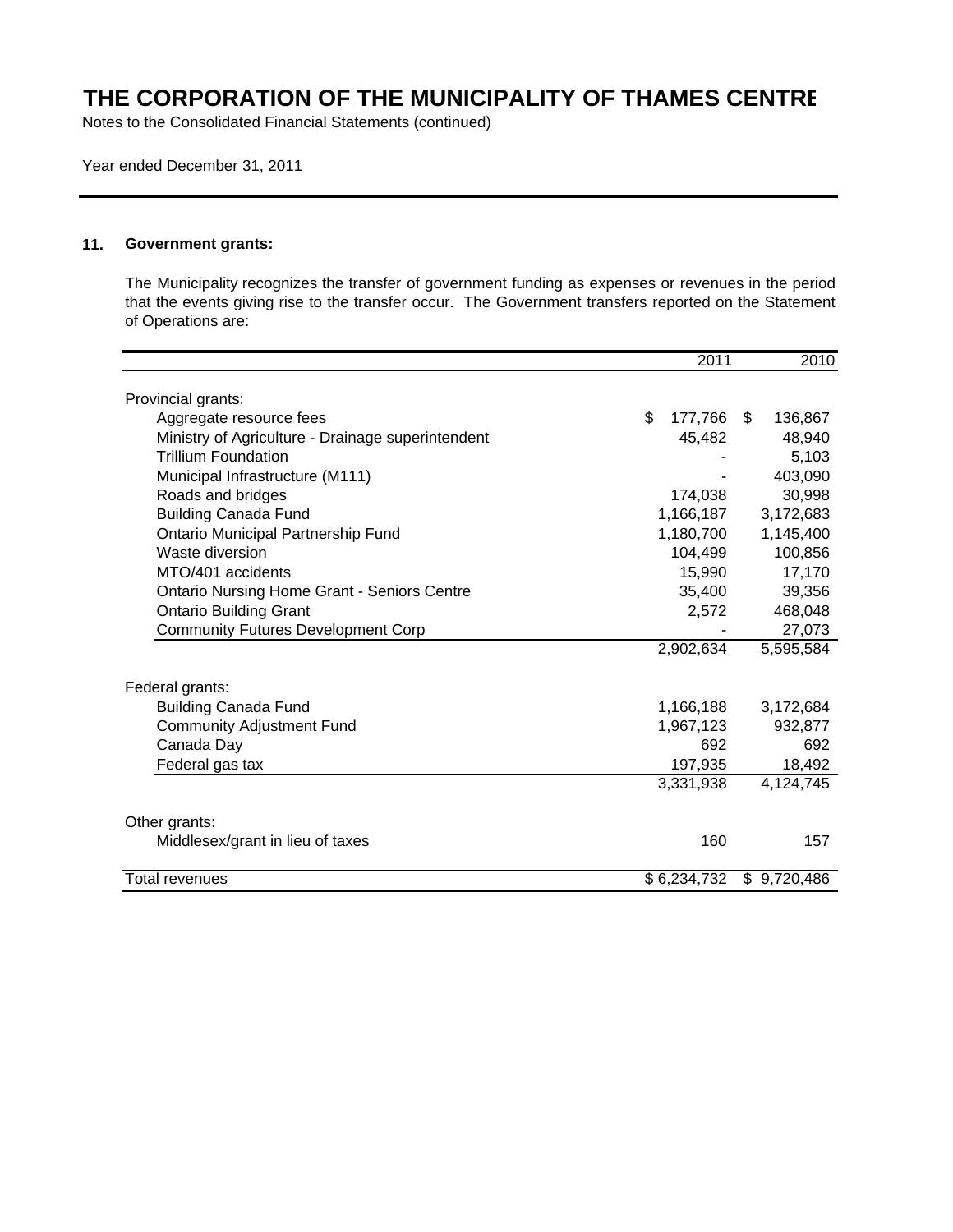Notes to the Consolidated Financial Statements (continued)

Year ended December 31, 2011

#### **12. Budget data:**

The unaudited budget data presented in these consolidated financial statements is based upon the 2011 operating and capital budgets approved by Council on April 4, 2011. Amortization was not contemplated on development of the budget and, as such has not been included. The chart below reconciles the approved budget to the budget figures reported in these consolidated financial statements.

|                               | Budget amount    |  |
|-------------------------------|------------------|--|
| Revenues:<br>Operating budget | \$<br>11,964,522 |  |
| Expenses:                     |                  |  |
| Operating budget              | 10,172,727       |  |
| Annual surplus, as budgeted   | 1,791,795        |  |
| Amortization                  | (3,630,615)      |  |
| Capital expenditures          | 8,185,119        |  |
| Annual surplus, as budgeted   | \$<br>6,346,299  |  |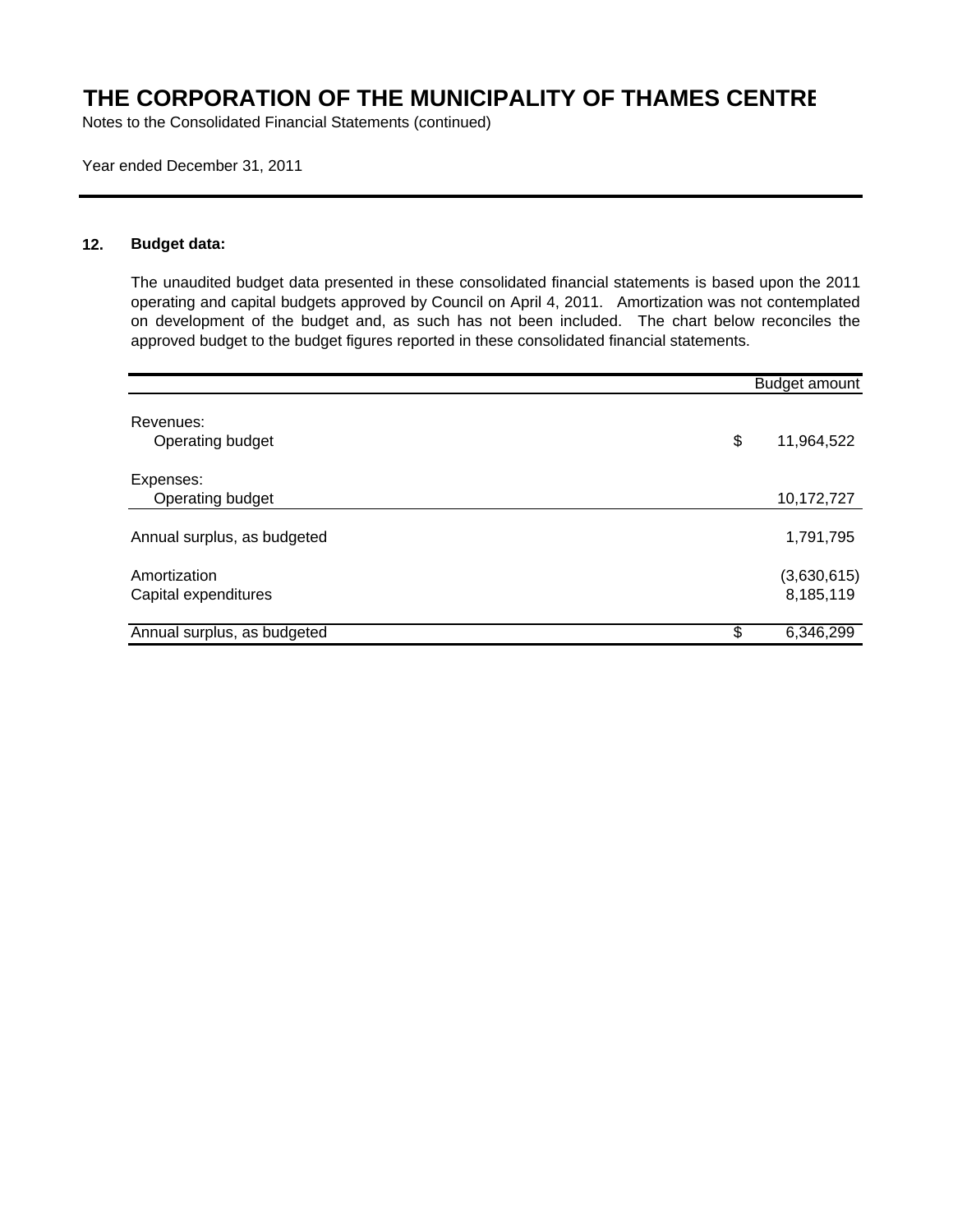Notes to the Consolidated Financial Statements (continued)

Year ended December 31, 2011

#### **13. Accumulated surplus:**

Accumulated surplus consists of individual fund surplus and reserves and reserve funds as follows:

|                                                           | 2011         | 2010             |  |
|-----------------------------------------------------------|--------------|------------------|--|
| Surplus:                                                  |              |                  |  |
| Invested in tangible capital assets                       | \$70,009,773 | \$<br>65,542,110 |  |
| Other                                                     | 2,272,745    | 1,803,421        |  |
|                                                           | 72,282,518   | 67,345,531       |  |
| Reserves set aside by Council:                            |              |                  |  |
| Planning                                                  | 112,150      | 112,150          |  |
| Health                                                    | 54,750       | 54,750           |  |
| General government                                        | 3,371,671    | 3,371,671        |  |
| Roads                                                     | 1,555,121    | 1,555,121        |  |
| Recreation and culture                                    | 190,544      | 190,544          |  |
| Environmental                                             | 918,694      | 918,694          |  |
| Protection                                                | 133,672      | 133,672          |  |
| <b>Total reserves</b>                                     | 6,336,602    | 6,336,602        |  |
| Reserve Funds set aside for specific purposes by Council: |              |                  |  |
| Environmental                                             | 106,990      | 106,990          |  |
| Recreation                                                | 63,404       | 63,404           |  |
| <b>Total Reserve Funds</b>                                | 170,394      | 170,394          |  |
|                                                           | \$78,789,514 | \$<br>73,852,527 |  |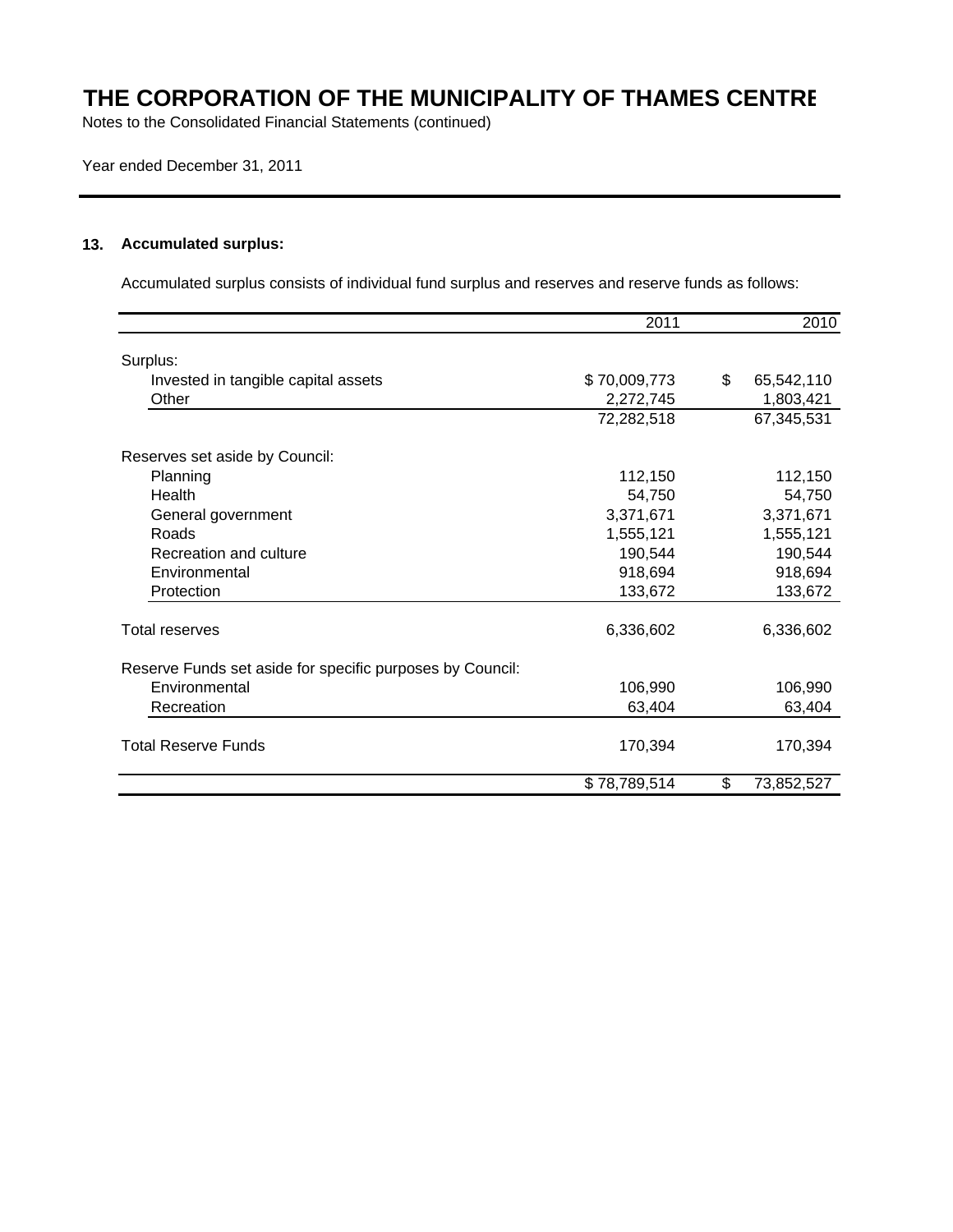Notes to Financial Statements (continued)

Year ended December 31, 2011

#### **14. Tangible capital assets:**

The historical cost of tangible capital assets employed by the Municipality at December 31, 2011 is as follows:

|                               | <b>Balance</b>  |                  |                  | <b>Balance</b>  |
|-------------------------------|-----------------|------------------|------------------|-----------------|
| Cost                          | 2010            | <b>Additions</b> | <b>Disposals</b> | 2011            |
| Land                          | \$<br>4,542,485 | \$<br>20,426 \$  |                  | \$<br>4,562,911 |
| Land improvements             | 503,008         | 164,343          | 443              | 666,908         |
| <b>Facilities</b>             | 23,186,116      | 386,214          | 13,213           | 23,559,117      |
| Fleet                         | 5,878,393       | 1,038,227        | 544,333          | 6,372,287       |
| Equipment                     | 458.247         | 108,833          | 13,834           | 553,246         |
| Transportation infrastructure | 52,316,047      | 874,787          |                  | 53,190,834      |
| Environmental infrastructure  | 17,606,831      | 985,598          |                  | 18,592,429      |
| Work in process               | 4,018,922       | 4,606,691        |                  | 8,625,613       |
|                               | 108,510,049     | \$<br>8,185,119  | 571,823          | 116,123,345     |

| <b>Accumulated amortization</b> | <b>Balance</b><br>2010 | Amortization    |    | <b>Disposals</b> |     | <b>Balance</b><br>2011 |
|---------------------------------|------------------------|-----------------|----|------------------|-----|------------------------|
|                                 |                        |                 |    |                  |     |                        |
| Land                            | \$                     | \$              | \$ | ۰                | \$  |                        |
| Land improvements               | 178,546                | 26,423          |    | 166              |     | 204,803                |
| <b>Facilities</b>               | 2,994,586              | 697,542         |    | 2,885            |     | 3,689,243              |
| Fleet                           | 3,163,227              | 365,392         |    | 544,333          |     | 2,984,286              |
| Equipment                       | 97.730                 | 85.544          |    | 13,834           |     | 169.440                |
| Transportation infrastructure   | 28,911,870             | 2,243,642       |    |                  |     | 31, 155, 512           |
| Environmental infrastructure    | 1,389,342              | 212,072         |    |                  |     | 1,601,414              |
| Work in process                 |                        |                 |    |                  |     |                        |
|                                 | 36,735,301             | \$<br>3,630,615 | S  | 561,218          | \$. | 39,804,698             |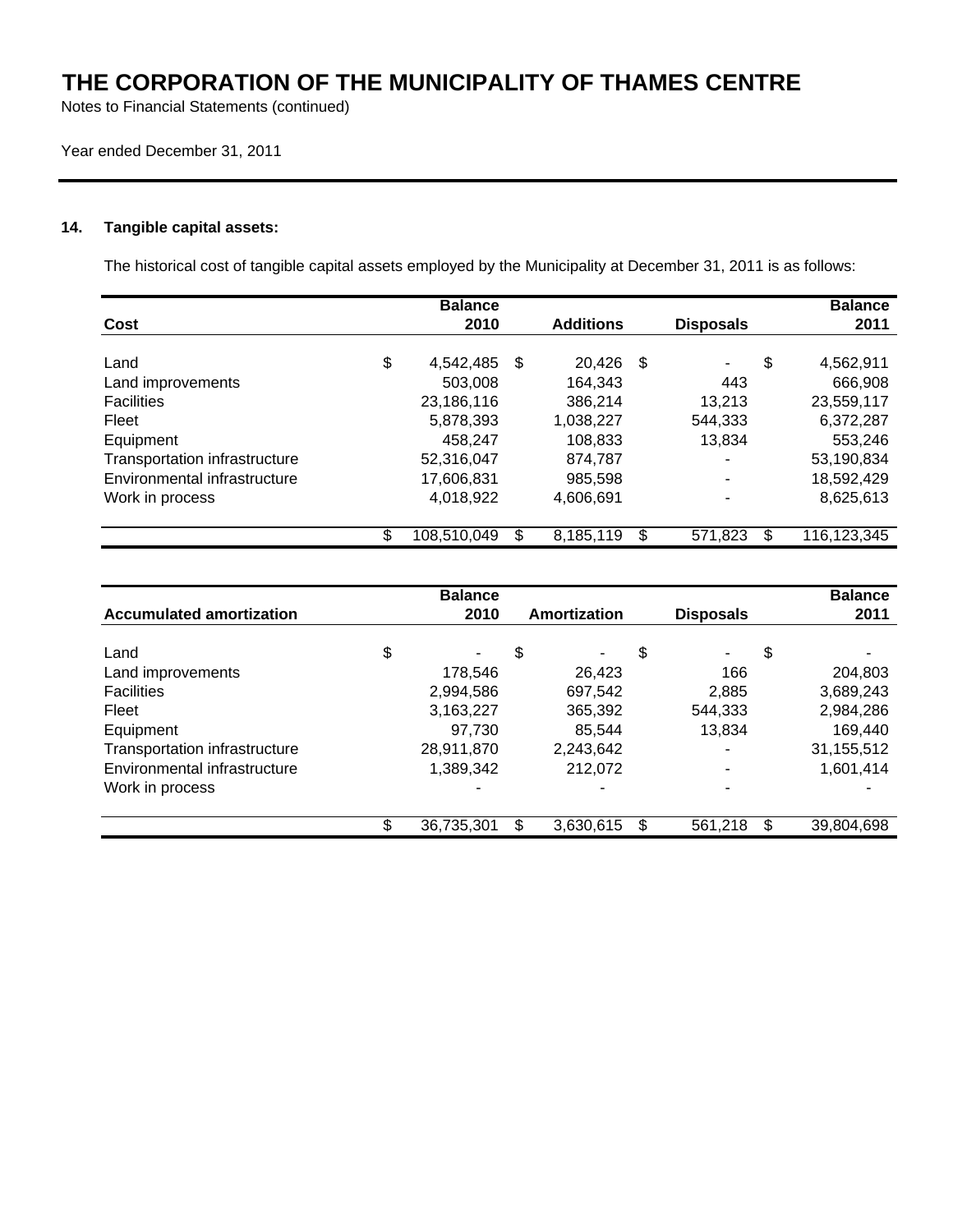Notes to Financial Statements (continued)

Year ended December 31, 2010

#### **14. Tangible capital assets (continued):**

| Net book value                | <b>Balance</b><br>2010 | <b>Balance</b><br>2011 |
|-------------------------------|------------------------|------------------------|
| Land                          | \$<br>4,542,485        | \$<br>4,562,911        |
| Land improvements             | 324,462                | 462,105                |
| <b>Facilities</b>             | 20,191,530             | 19,869,874             |
| Fleet                         | 2,715,166              | 3,388,001              |
| Equipment                     | 360,517                | 383,806                |
| Transportation infrastructure | 23,404,177             | 22,035,322             |
| Environmental infrastructure  | 16,217,489             | 16,991,015             |
| Work in process               | 4,018,922              | 8,625,613              |
|                               | 71,774,748             | S<br>76,318,647        |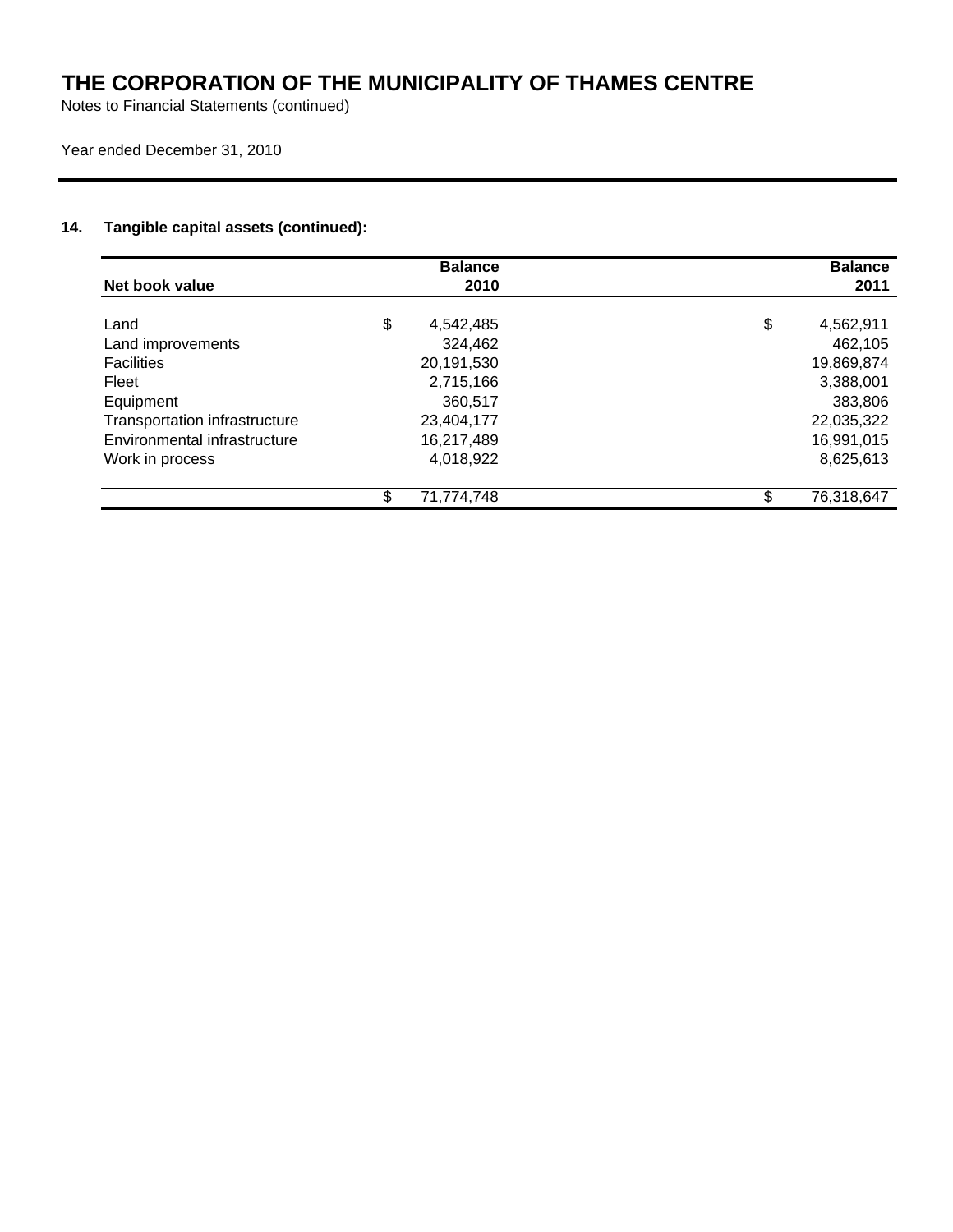Notes to Consolidated Financial Statements (continued)

Year ended December 31, 2011

#### **15. Segmented information:**

The Municipality is a municipal government institution that provides a range of services to its citizens, including police, fire, transportation, recreational and environmental. For management reporting purposes the Municipality's operations and activities are organized and reported by department. Funds were created for the purpose of recording specific activities to attain certain objectives in accordance with special regulations, restrictions or limitations.

Municipal services are provided by departments and their activities are reported in these funds. Certain departments that have been separately disclosed in the segmented information, along with the services they provide, are as follows:

- (a) Administration: Includes corporate services and governance of the Municipality. Administration is responsible for human resource management. Support to Council for policy development, by-law development in compliance with the Municipal Act, tax billing and collection responsibilities, financial management reporting, monitoring and overall budget status is provided as well as frontline reception and customer service.
- (b) Protection Services: Includes policing, fire protection, conservation authority, protective inspection and control, and emergency measures. The mandate of the police services contract is to ensure the safety of the lives and property of citizens, preserve peace and good order, prevent crimes from occurring, detect offenders, and enforce the law. Fire protection includes detection, extinguishing and suppression services, emergency medical first response, and prevention education and training programs. Inspection and control includes building inspection, by-law enforcement and dog control services.
- (c) Transportation Services: This department provides the winter and summer maintenance, the repair and the construction of the municipal roads system including bridges and culverts.
- (d) Environment Services: Includes the management and maintenance of Thames Centre landfill site and recycling depot that services the Municipality as well as the waste and recycling pick-up services for water sewer and storm.
- (e) Parks and Recreation: Provides services that contribute to neighbourhood development and sustainability through the provision of recreation and leisure programs and facilities including community halls, libraries, parks, recreation fields, and the arena.
- (f) Planning and Development: Manages rural development for business interests, environmental concerns, heritage matters, local neighbourhoods and community development. It facilitates economic development by providing services for the approval of all land development plans, the application and enforcement of the zoning by-law and official plan, and the provision of geomatics services and drains.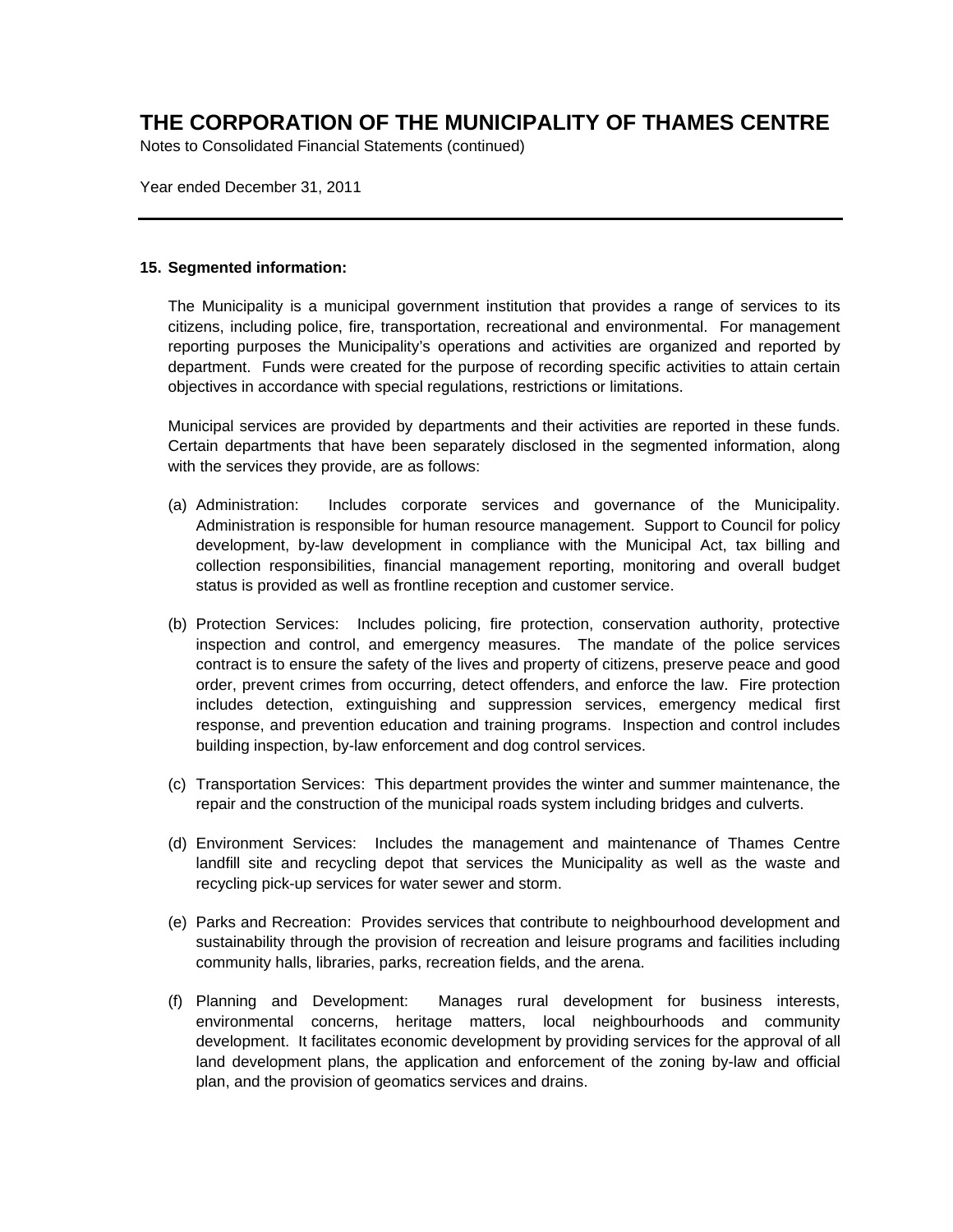Notes to Consolidated Financial Statements (continued)

Year ended December 31, 2011

#### **15. Segmented information (continued):**

For each segment separately reported, the segment revenue and expenditures represent both amounts that are directly attributable to the segment and amounts that are allocated on a reasonable basis. Therefore, certain allocation methodologies are employed in the preparation of segmented financial information. These municipal services are funded primarily by taxation such as property tax revenue. Taxation and payments-in-lieu of taxes are apportioned to these services based on the net surplus. Certain government transfers, transfer from other funds, and other revenue have been apportioned based on a percentage of budgeted expenses.

The accounting policies used in these segments are consistent with those followed in the preparation of the consolidated financial statements as disclosed in note 1.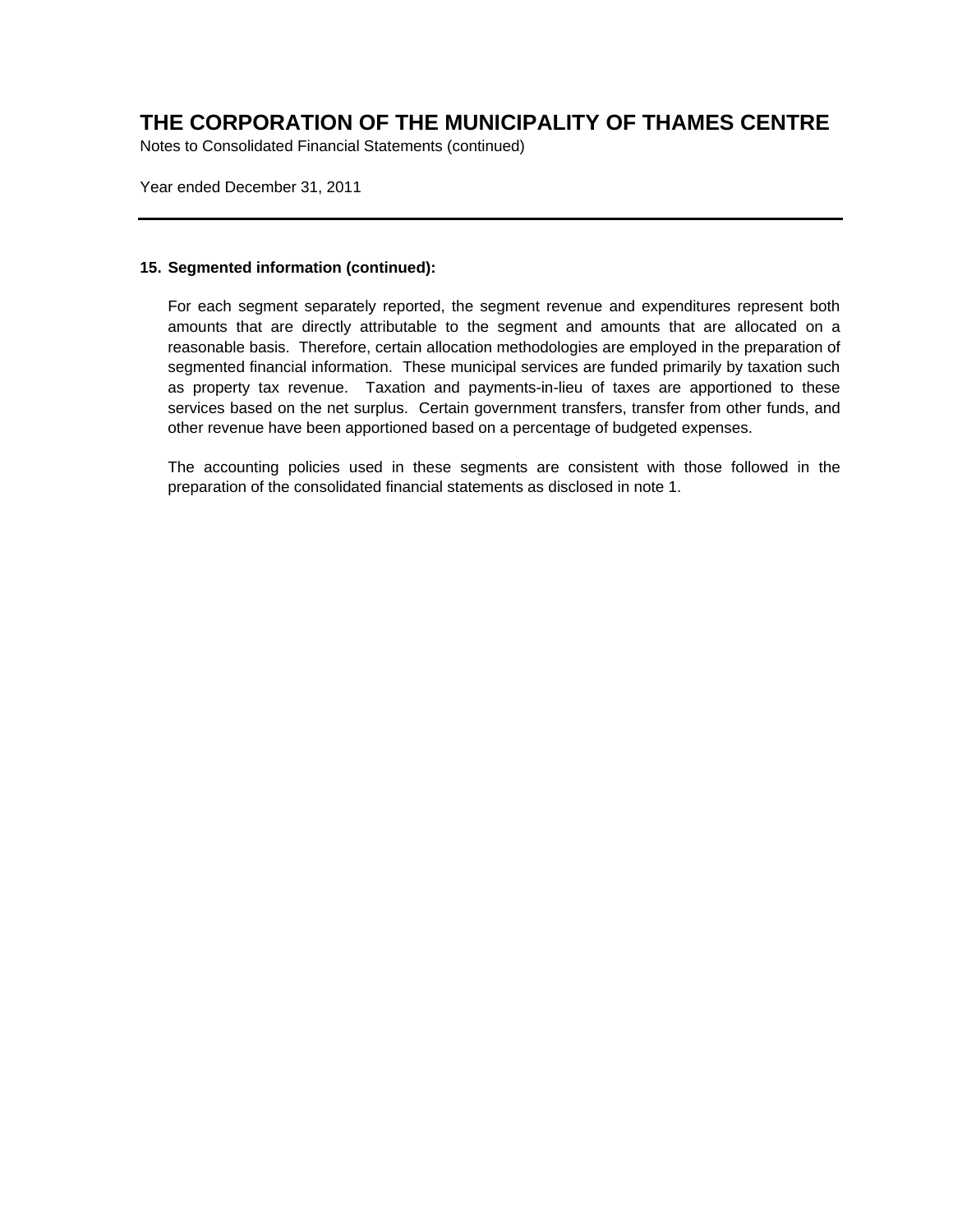|                                 | <b>Budget</b>   | Actual          | Actual          |
|---------------------------------|-----------------|-----------------|-----------------|
|                                 | 2011            | 2011            | 2010            |
|                                 | (unaudited)     |                 |                 |
| <b>General Government:</b>      |                 |                 |                 |
| Revenues:                       |                 |                 |                 |
| Property taxation               | \$<br>6,740,170 | \$<br>6,537,610 | \$<br>6,102,193 |
| User charges                    | 23,865          | 21,505          | 54,211          |
| Government grants               | 1,182,150       | 1,181,553       | 934,564         |
| Penalties and interest on taxes | 107,500         | 361,413         | 266,722         |
| Investment income               | 200,000         | 137,653         | 110,057         |
| <b>Donations</b>                |                 |                 | 30              |
| Gain on disposal of asset       |                 | 20,426          |                 |
| Rents & leases                  | 31,250          | 29,324          |                 |
| License & permits               | 5,000           | 6,738           |                 |
| Other                           | 90,000          | 71,162          | 14,884          |
| <b>Total revenues</b>           | 8,379,935       | 8,367,384       | 7,482,661       |
| Expenditures:                   |                 |                 |                 |
| Salary and wages                | 813,350         | 986,596         | 903,687         |
| <b>Materials</b>                | 308,842         | 220,221         | 281,905         |
| Contracted services             | 127,350         | 207,854         | 207,496         |
| Rents and financial             | 398,916         | 278,450         | 130,276         |
| Amortization                    |                 | 67,080          | 43,994          |
| Allocated costs                 | (299, 729)      | (297, 229)      | (290, 367)      |
| Other expense                   | 1,250           | 1,190           |                 |
|                                 | 1,349,979       | 1,464,162       | 1,276,991       |
| Reserved levies and rates       | 354,474         |                 |                 |
| Net revenues over expenditures  | \$<br>6,675,482 | 6,903,222<br>\$ | \$<br>6,205,670 |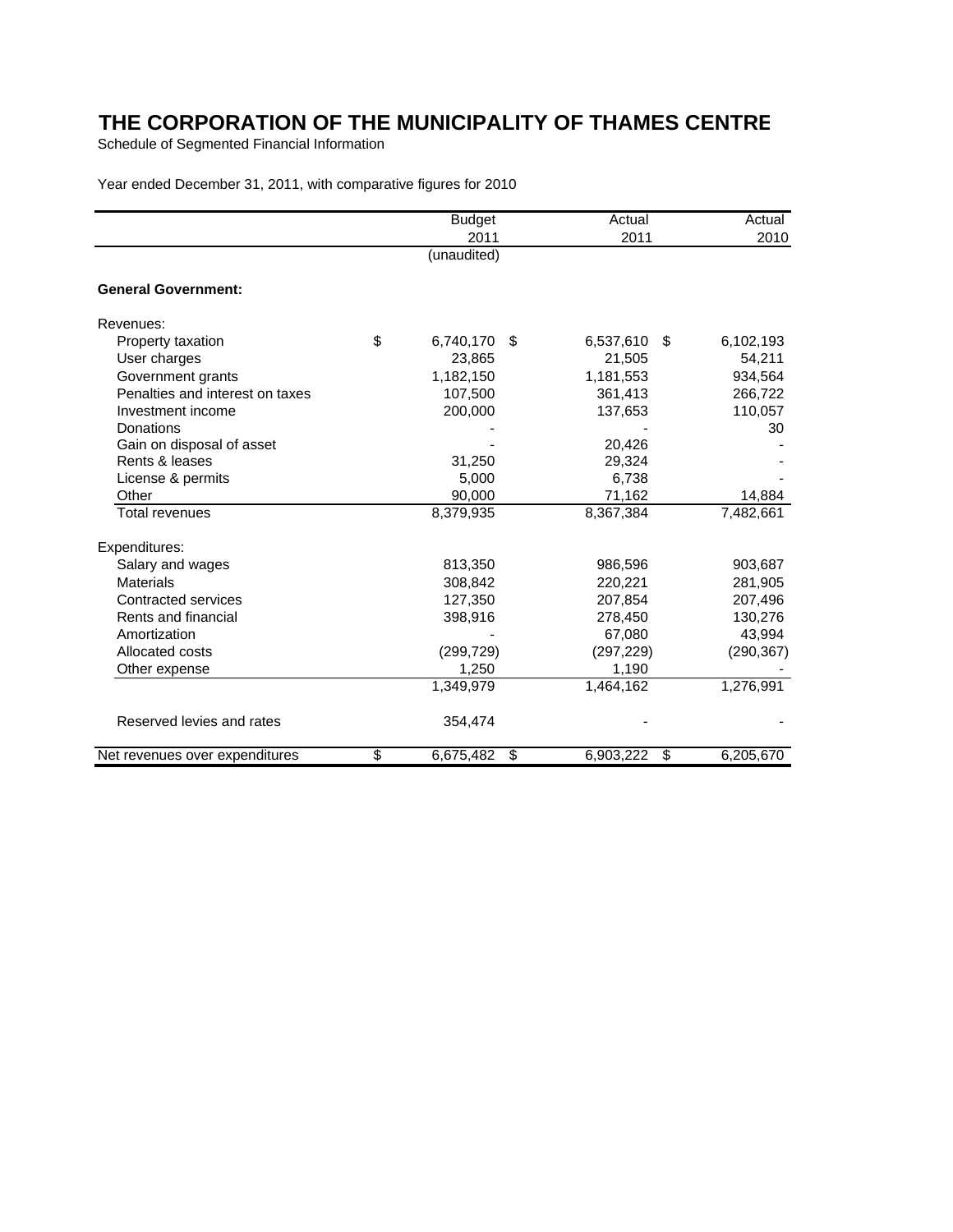| Year ended December 31, 2011, with comparative figures for 2010 |  |  |  |  |  |
|-----------------------------------------------------------------|--|--|--|--|--|
|-----------------------------------------------------------------|--|--|--|--|--|

|                                | <b>Budget</b>          | Actual      | Actual            |
|--------------------------------|------------------------|-------------|-------------------|
|                                | 2011                   | 2011        | 2010              |
|                                | (unaudited)            |             |                   |
| <b>Protection Services:</b>    |                        |             |                   |
| Revenues:                      |                        |             |                   |
| User charges                   | \$<br>252,884<br>\$    | 232,997     | \$<br>250,322     |
| Government grants              | 15,000                 | 15,989      | 17,435            |
| <b>Donations</b>               | 3,000                  | 16,881      | 21,998            |
| Development levies earned      |                        | 215,808     |                   |
| Other                          | 1,500                  | 12,517      | 3                 |
| Total revenues                 | 272,384                | 494,192     | 289,758           |
| Expenditures:                  |                        |             |                   |
| Salary and wages               | 408,180                | 417,442     | 404,965           |
| <b>Materials</b>               | 191,060                | 157,902     | 151,128           |
| Contracted services            | 1,754,681              | 1,627,336   | 1,783,214         |
| Rents and financial            |                        | 9,173       | 5,000             |
| Amortization expense           |                        | 36,219      | 29,176            |
| Other expense                  | 14,670                 | 11,682      | 141,606           |
| Allocated costs                | 158,641                | 158,641     | 141,606           |
| <b>External transfers</b>      | 211,000                | 96,900      | 92,506            |
|                                | 2,738,232              | 2,515,295   | 2,749,201         |
| Net expenditures over revenues | \$<br>$(2,465,848)$ \$ | (2,021,103) | \$<br>(2,459,443) |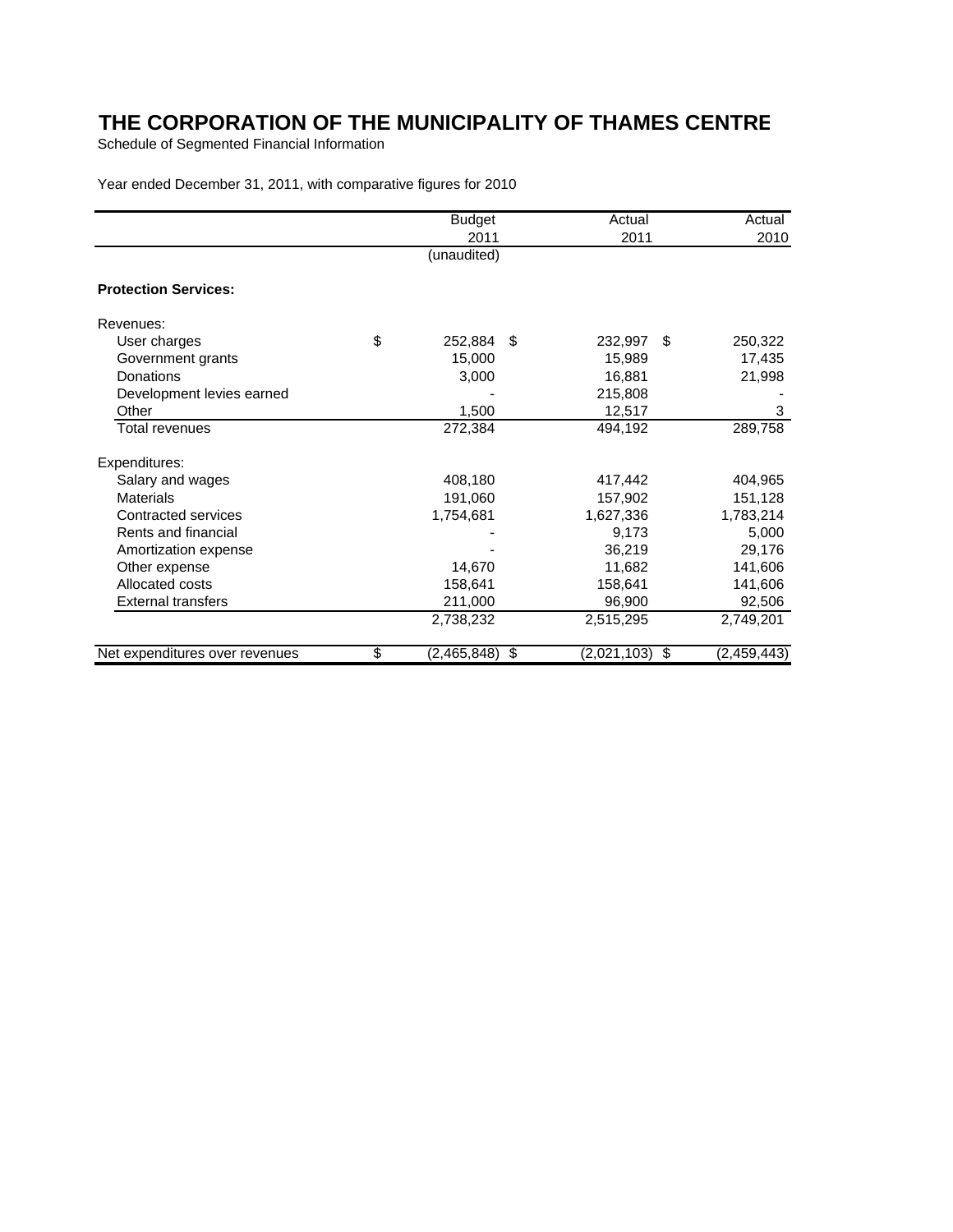| Year ended December 31, 2011, with comparative figures for 2010 |  |  |  |  |  |
|-----------------------------------------------------------------|--|--|--|--|--|
|-----------------------------------------------------------------|--|--|--|--|--|

|                                 |                 | <b>Budget</b>       |    | Actual      |     | Actual      |
|---------------------------------|-----------------|---------------------|----|-------------|-----|-------------|
|                                 |                 | 2011<br>(unaudited) |    | 2011        |     | 2010        |
| <b>Transportation Services:</b> |                 |                     |    |             |     |             |
| Revenues:                       |                 |                     |    |             |     |             |
| User charges                    | \$              | 8.300               | \$ | 3,527       | \$  | 24,443      |
| Government grants               |                 | 199,614             |    | 513,670     |     | 1,005,605   |
| Donations                       |                 | 1,000               |    |             |     |             |
| Development levies earned       |                 |                     |    | 338,543     |     | 40,000      |
| Gain on disposal of asset       |                 |                     |    | 90,348      |     | 33,661      |
| License & permits               |                 | 5,000               |    |             |     |             |
| Rents & leases                  |                 | 5,500               |    | 3,399       |     |             |
| Other                           |                 | 2,000               |    | 50,960      |     | 11,850      |
| <b>Total revenues</b>           |                 | 221,414             |    | 1,000,447   |     | 1,115,559   |
| Expenditures:                   |                 |                     |    |             |     |             |
| Salary and wages                |                 | 803,700             |    | 822,005     |     | 844,752     |
| <b>Materials</b>                |                 | 1,171,168           |    | 1,160,336   |     | 532,107     |
| Contracted services             |                 | 5,000               |    | 6,065       |     | 6,275       |
| Rents and financial             |                 | 184,650             |    | 557,376     |     | 558,184     |
| Amortization                    |                 |                     |    | 2,612,797   |     | 2,609,763   |
| Allocations                     |                 | (87,039)            |    | (87,039)    |     | (94, 404)   |
| Capital recoveries              |                 |                     |    | (63, 565)   |     |             |
| Other expenses                  |                 | 9,700               |    | 4,573       |     | 302,547     |
|                                 |                 | 2,087,179           |    | 5,012,548   |     | 4,759,224   |
| Reserved levies and rates       |                 | 787,977             |    |             |     |             |
| Net expenditures over revenues  | $\overline{\$}$ | $(2,653,742)$ \$    |    | (4,012,101) | -\$ | (3,643,665) |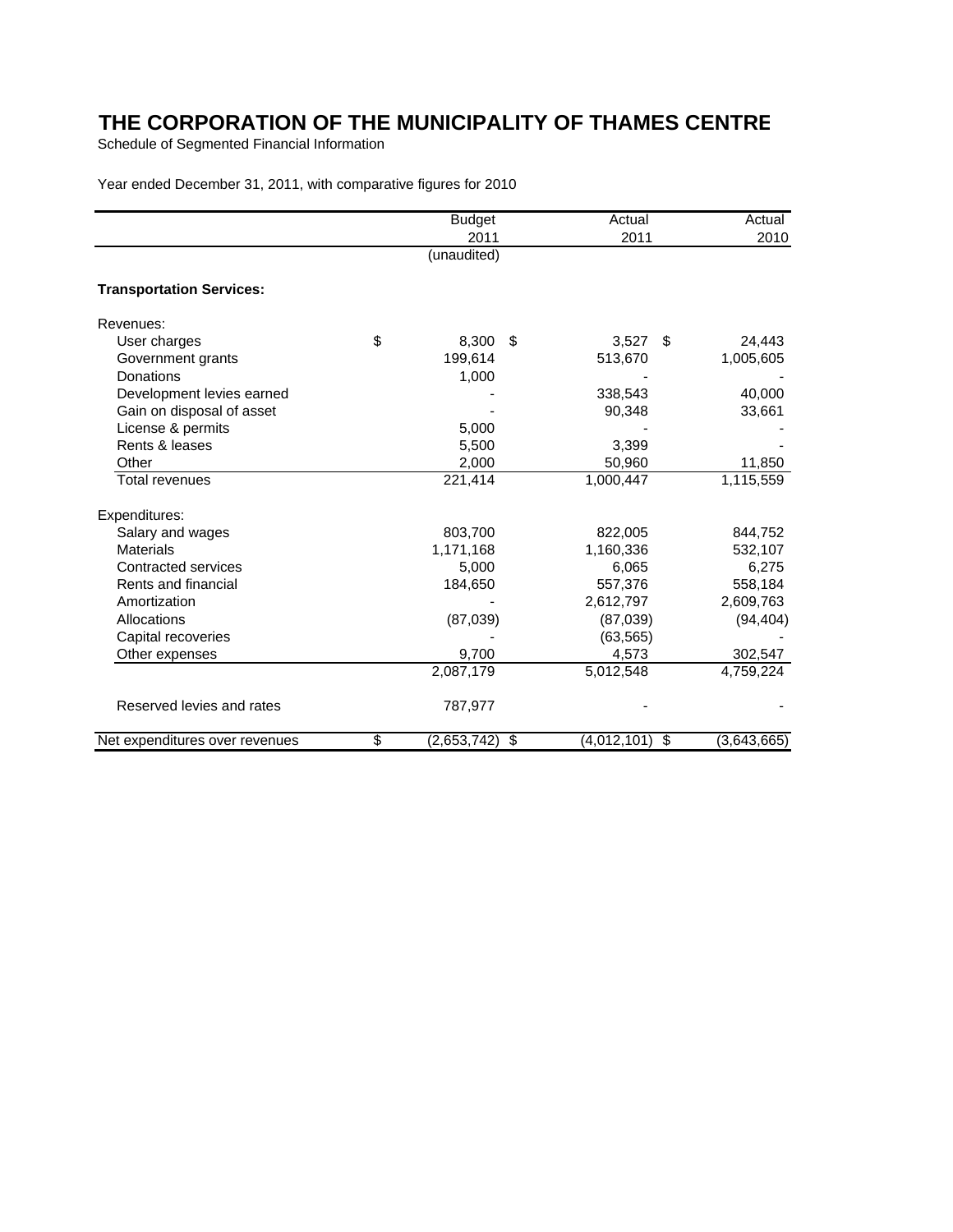| Year ended December 31, 2011, with comparative figures for 2010 |  |  |  |  |  |
|-----------------------------------------------------------------|--|--|--|--|--|
|-----------------------------------------------------------------|--|--|--|--|--|

|                                |                         | <b>Budget</b> |    | Actual          | Actual    |
|--------------------------------|-------------------------|---------------|----|-----------------|-----------|
|                                |                         | 2011          |    | 2011            | 2010      |
|                                |                         | (unaudited)   |    |                 |           |
| <b>Environment Services:</b>   |                         |               |    |                 |           |
| Revenues:                      |                         |               |    |                 |           |
| User charges                   | \$                      | 1,871,940     | \$ | 1,975,007<br>-S | 2,088,265 |
| Government grants              |                         | 80,000        |    | 4,414,686       | 2,188,146 |
| Investment income              |                         | 20,000        |    | 24,651          | 26,611    |
| Development levies earned      |                         |               |    | 979,171         | 388,847   |
| Other                          |                         | 24,400        |    |                 | 4,289     |
| <b>Total revenues</b>          |                         | 1,996,340     |    | 7,393,515       | 4,696,158 |
| Expenditures:                  |                         |               |    |                 |           |
| Salary and wages               |                         | 436,000       |    | 440,539         | 471,947   |
| <b>Materials</b>               |                         | 270,353       |    | 235,196         | 25,280    |
| Contracted services            |                         | 801,100       |    | 906,128         | 1,011,446 |
| Rents and financial            |                         | 87,646        |    | 79,232          |           |
| Amortization                   |                         |               |    | 513,016         | 493,902   |
| Deferred costs                 |                         | 80,000        |    |                 |           |
| Captial cost recoveries        |                         |               |    | (9,501)         |           |
| Allocated costs                |                         | 143,746       |    | 143,746         | 142,614   |
| Other                          |                         | 5,550         |    | 162,127         | 226,582   |
|                                |                         | 1,824,395     |    | 2,470,483       | 2,371,771 |
| Principle payments             |                         | 345,982       |    |                 |           |
| Reserved levies and rates      |                         | (317, 882)    |    |                 |           |
| Net revenues over expenditures | $\overline{\mathbf{e}}$ | 143,845       | \$ | \$<br>4,923,032 | 2,324,387 |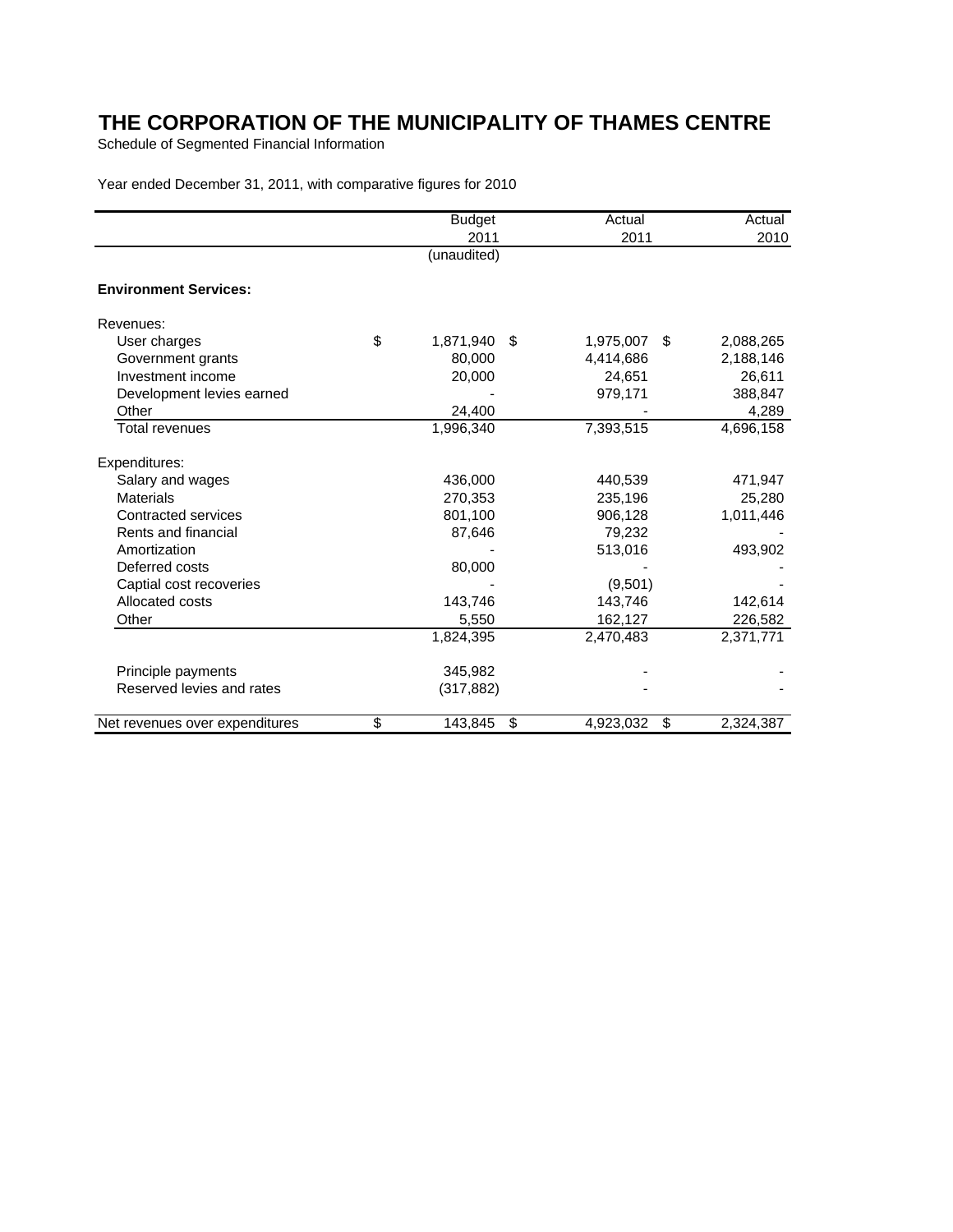| Year ended December 31, 2011, with comparative figures for 2010 |  |  |  |
|-----------------------------------------------------------------|--|--|--|
|-----------------------------------------------------------------|--|--|--|

|                                | <b>Budget</b>       | Actual       | Actual         |
|--------------------------------|---------------------|--------------|----------------|
|                                | 2011                | 2011         | 2010           |
|                                | (unaudited)         |              |                |
| <b>Health Services:</b>        |                     |              |                |
| Revenues:                      |                     |              |                |
| User charges                   | \$<br>56,753<br>S   | 58,905       | 77,563<br>- \$ |
| Government grants              |                     |              | 10,000         |
| License & permits              | 350                 |              |                |
| Other                          | 50                  |              |                |
| Investment income              | 9,000               | 6,360        | 4,488          |
| <b>Total revenues</b>          | 66,153              | 65,265       | 92,051         |
| Expenditures:                  |                     |              |                |
| <b>Materials</b>               | 30,465              | 7,167        | 10,452         |
| <b>Contracted services</b>     | 44,700              | 56,653       | 36,660         |
| Rents and financial            | 750                 | 750          | 666            |
| Amortization expense           |                     | 1,012        | 471            |
| Allocated costs                | 738                 | 738          | 666            |
| Other expense                  | 50                  |              |                |
|                                | 76,703              | 66,320       | 48,915         |
| Reserved levies and rates      | 24,000              |              |                |
| Net revenues over expenditures |                     |              |                |
| (expenditures over revenues)   | \$<br>$(34,550)$ \$ | $(1,055)$ \$ | 43,136         |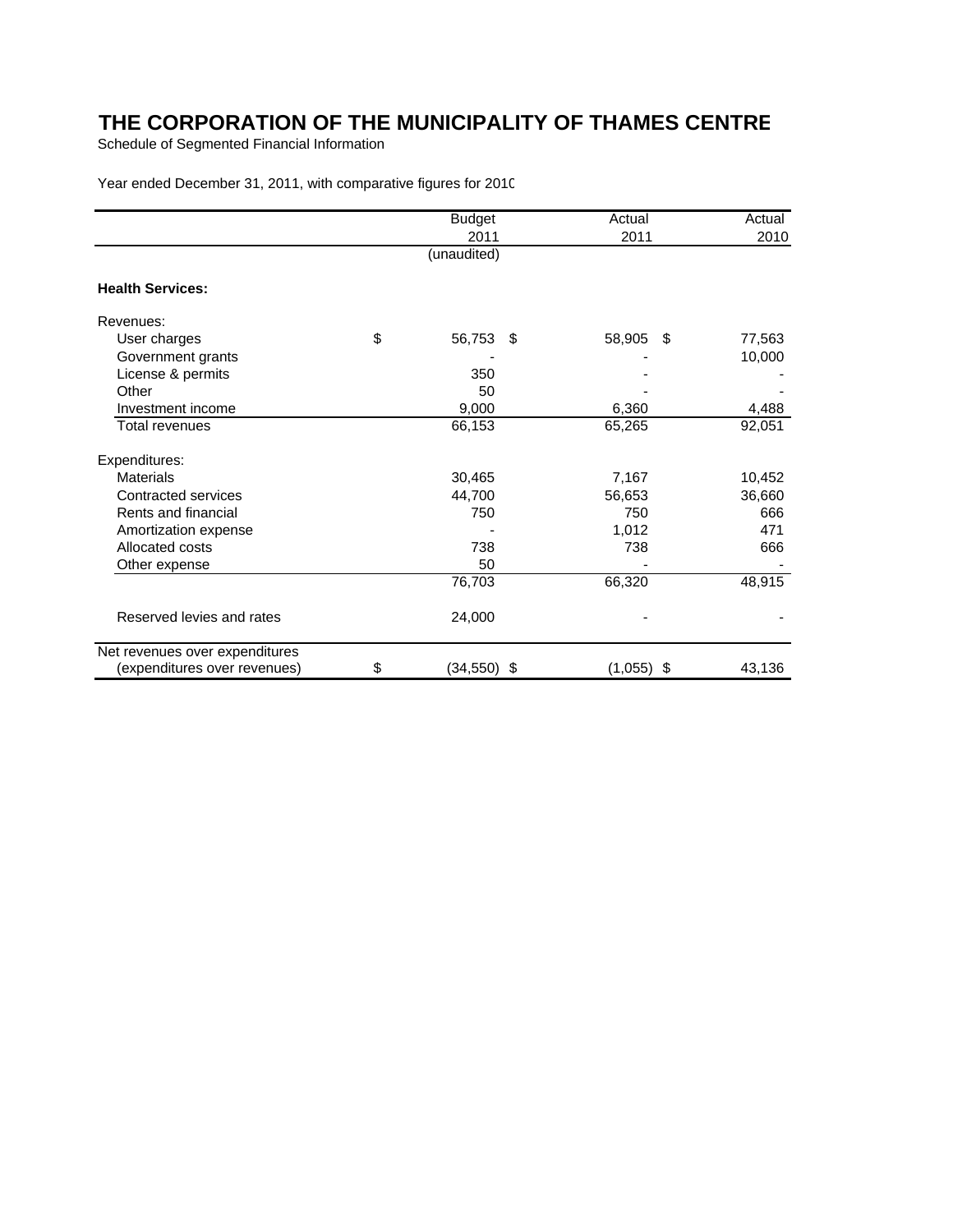| Year ended December 31, 2011, with comparative figures for 2010 |  |  |  |  |
|-----------------------------------------------------------------|--|--|--|--|
|-----------------------------------------------------------------|--|--|--|--|

|                                | <b>Budget</b>            | Actual          | Actual    |
|--------------------------------|--------------------------|-----------------|-----------|
|                                | 2011                     | 2011            | 2010      |
|                                | (unaudited)              |                 |           |
| <b>Community Services:</b>     |                          |                 |           |
| Revenues:                      |                          |                 |           |
| User charges                   | \$<br>717,950<br>\$      | 791,178<br>- \$ | 753,384   |
| Government grants              | 26,200                   | 63,352          | 5,488,723 |
| Investment income              |                          |                 | 151       |
| Management fee refund          |                          | (52, 866)       |           |
| <b>Donations</b>               | 16,000                   | 116,578         | 1,033,365 |
| Development levies earned      |                          | 91,885          | 1,653,736 |
| Naming rights                  |                          |                 |           |
| Gain on disposal of asset      |                          | 229,895         |           |
| Rents & leases                 | 163,636                  |                 |           |
| Other                          | 2,100                    | 6,151           |           |
| <b>Total revenues</b>          | 925,886                  | 1,246,173       | 8,929,359 |
| Expenditures:                  |                          |                 |           |
| Salary and wages               | 843,286                  | 810,426         | 745,851   |
| <b>Materials</b>               | 525,308                  | 601,351         | 552,749   |
| Contracted services            | 205,621                  | 170,729         | 80,227    |
| Rents and financial            | 96,225                   | 78,898          | 45,752    |
| Amortization expense           |                          | 397,653         | 100,424   |
| Allocated costs                | 77,836                   | 75,336          | 94,087    |
| Other                          | 3.950                    | 13,834          | 97,018    |
|                                | 1,752,226                | 2,148,227       | 1,716,108 |
| Principle payments             | 50,000                   |                 |           |
| Reserved levies and rates      | 244,400                  |                 |           |
| Net revenues over expenditures |                          |                 |           |
| (expenditures over revenues)   | \$<br>$(1, 120, 740)$ \$ | $(902, 054)$ \$ | 7,213,251 |